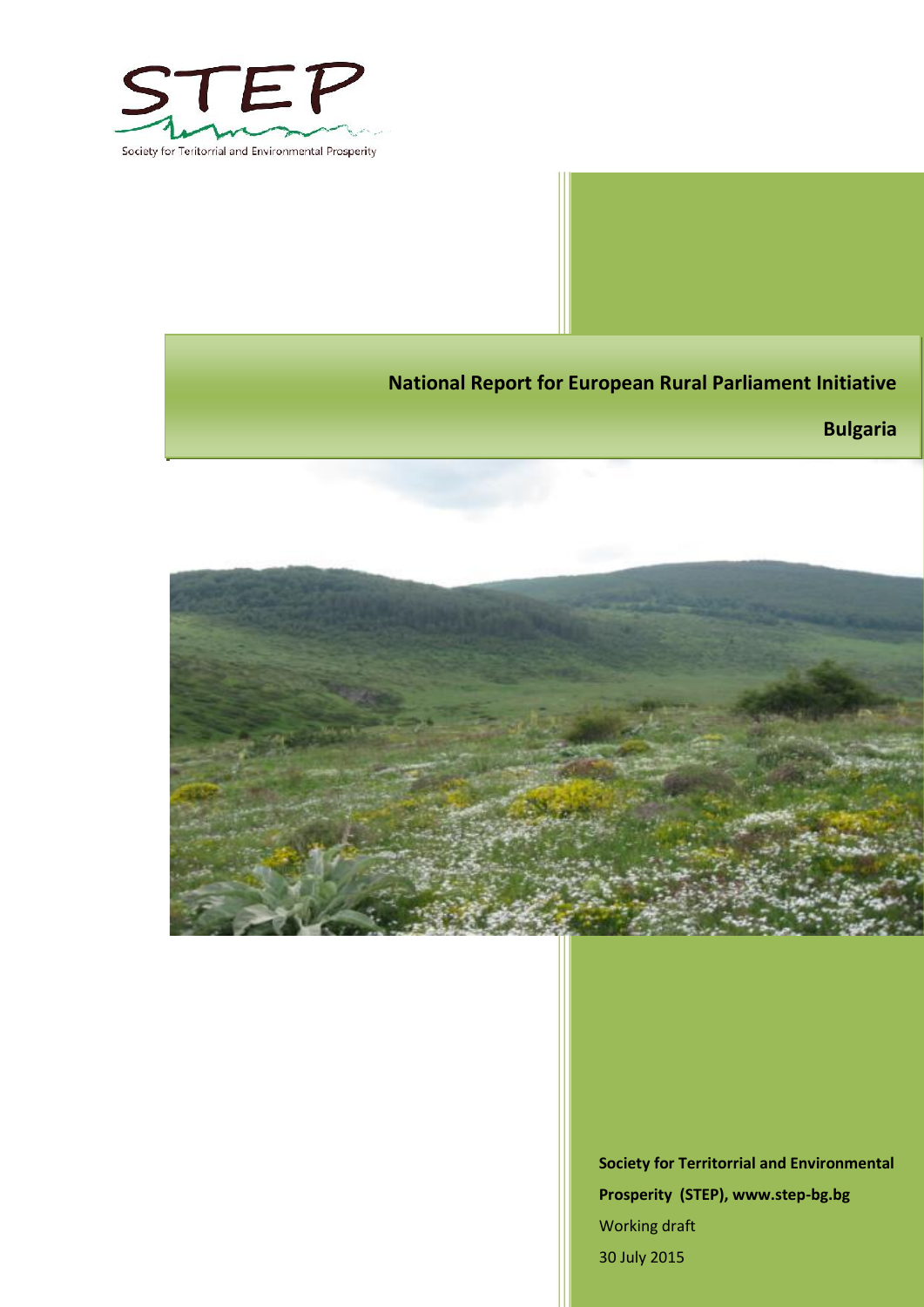# **Table of content**

|      | Part 1. Working methods for collecting and summarizing the ideas of rural people  2                                                                                   |
|------|-----------------------------------------------------------------------------------------------------------------------------------------------------------------------|
| 1.1. |                                                                                                                                                                       |
| 1.2. | Meetings with local stakeholders in the framework of STEP project "Partnership for nature-                                                                            |
| 1.3. |                                                                                                                                                                       |
| 1.4. |                                                                                                                                                                       |
| 1.5. | Summarizing the conclusions and recommendations of the reports prepared by the NRN                                                                                    |
|      | Part 2. Summarized statements and recommendations of the rural communities  6                                                                                         |
| 2.1. | Concerns expressed by rural people and their aspirations for the future of their                                                                                      |
| 2.2. | Achievements of rural communities and of the public and non-government organisations                                                                                  |
| 2.3. | Demands which rural people wish to make to their local, regional, national or multi-<br>national authorities, including where relevant the European Union services 10 |
| 2.4. | Recommendations of the TWG for the needs of the communities living in rural areas  11                                                                                 |
|      |                                                                                                                                                                       |
|      |                                                                                                                                                                       |
|      | Annex 1. Responses of the Regional Coordinators of the National Rural Network 14                                                                                      |
|      | Annex 2. All replies to the five main questions in the questionnaire (without editing)  16                                                                            |
|      | Annex 3. Names and contact details of the people who will form the national delegation to the ERP                                                                     |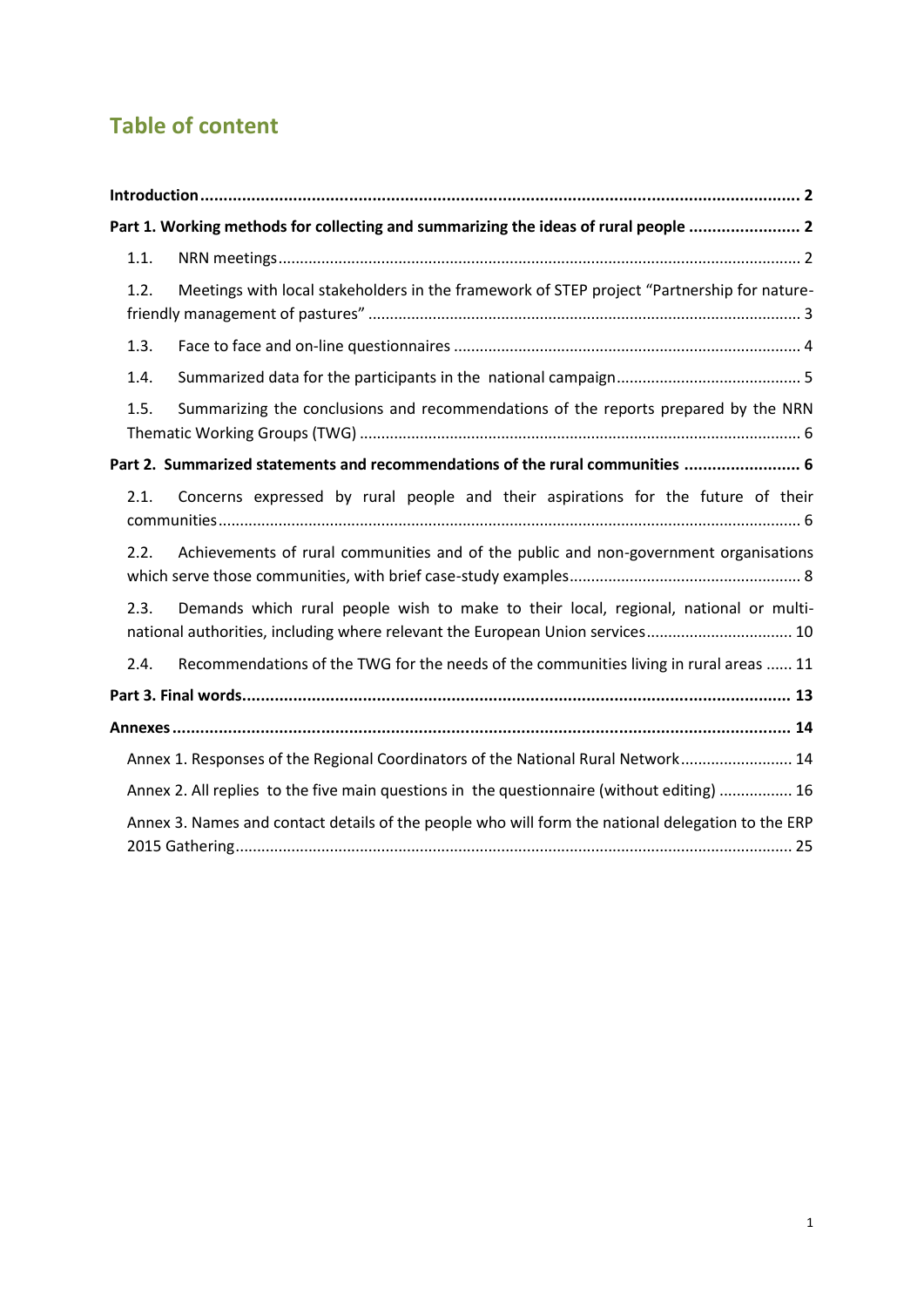## **Introduction**

The Society for territorial and environmental prosperity (STEP) joined the European Rural Parliament (ERP) initiative in the beginning of May 2015. Established in January 2014, STEP is committed to the sustainable territorial and environmental development of rural areas and rural economy. Its experts welcomed the opportunity offered to Bulgarian rural communities and individuals to share their opinion and understanding about the existing challenges and the changes that need to be made to improve the quality of life in their regions. The ERP initiative is presented on STEP website: http://step-bg.bg/bg/58505; http://step-bg.bg/gb/58505 in English and Bulgarian languages and the National Rural Network bulletin No. 7:

http://www.nsm.bg/sites/default/files/7\_2015\_Bulletin\_NSM\_0\_0.pdf

STEP partners for the national campaign are the National Rural Network (NRN) (http://www.nsm.bg/) and the National Union for Small Family Farms and Producers (NUSFFP).

# **Part 1. Working methods for collecting and summarizing the ideas of rural people**

Due to the late start and the limited time for organization of the campaign in Bulgaria, STEP experts decided to focus on the following main methods for collecting ideas of the rural people:

- Already planned meetings of the National Rural Network (NRN meetings) (http://nsm.bg);
- Meetings with local stakeholders in the framework of STEP project "Partnership for naturefriendly management of pastures", funded by the Financial framework for NGO support of the European Economic Area (EEA) http://step-bg.bg/bg/pasturesproject; http://eeagrants.org/
- Face-to face and on-line questionnaire https://docs.google.com/forms/d/1-XwRiDpVqnr5SzBdgajePY71TmKiQCZXYf4UmJChobo/viewform?c=0&w=1 ;
- Summarizing the conclusions and recommendations of the reports prepared by the NRN Thematic Working Groups (TWG) (http://www.nsm.bg/tematichni-rabotni-grupi).

These methods are presented below.

### **1.1. NRN meetings**

The initiative was presented in 4 meeting of the NRN:

- Meeting of the NRN TWG 11 "Young people and rural areas" on 29 April 2015. 21 people participated in the meeting – members of NRN, LAG representatives, NGOs, Ministry of Agriculture and Food (MAF) and State Fund Agriculture (SFA), regional coordinators of the NRN;
- Meeting of the NRN TWG 10 "Traditional practice of seasonal grazing in Nature Parks" on 29 April 2015.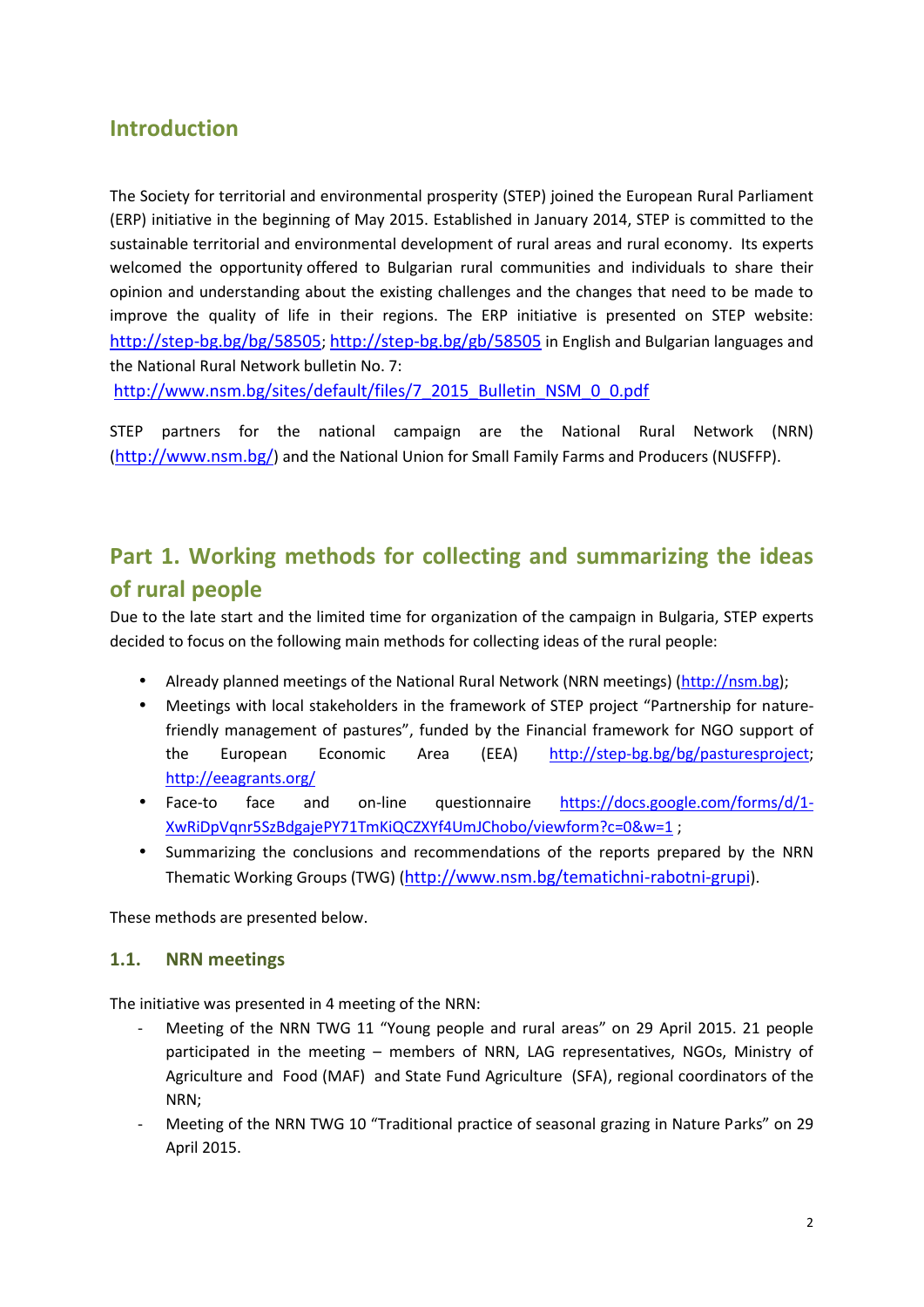- Meeting of representatives of LAG for sharing good practices of the Local development strategies on 16 June 2015. There were 16 participants (12 women and 7 men) in the meeting with age between 30 and 65 years. 7 participants shared their ideas by filling in the questionnaire.
- Meeting of the NRN regional coordinators for sharing best practices during Ecofest 2015 "Green Ideas in Action" on 24 July 2015 in Gabrovo. There were 20 participants in the meeting (15 women and 5 men) in the meeting: 19 with age between 30 and 65 years and 1 above 65 years. The participants filled in the questionnaire, but they were also asked to give 1 answer (the most important one according to them) on the following questions:
	- o What changes need to be made to improve the life of the rural communities?
	- o Who has to initiate that change?
	- o What can you, or your organization to increase the well-being of rural communities?
	- o What should the public authorities do for the well-being of rural communities?

The results are presented in the Annex 1 and summarized in Chapter 2.



### **1.2. Meetings with local stakeholders in the framework of STEP project "Partnership for nature-friendly management of pastures"**

- Training of volunteers for nature-friendly management of grasslands on 30 April 2015 with 37 participants – students, post-graduates and representatives of the partnership group of the project on 30 April 2015.
- Meeting of the Partnership group in Godech municipality on 17 July 2015. The partnership group consists of 12 members – farmers, NGO and local authority's representatives, representative of the LAG and the local cultural centre (chitalishte). The meeting was attended by 19 people (8 men and 19 women) – farmers, representative of the local authorities, LAG, volunteers and students. 5 of them were between 16 and 30 years; 14 – were between 30 and 65 years. 17 of them shared their opinion by filling up the questionnaire
- Meeting at Ecofest "Green ideas in Action" with 14 participants (5 men and 9 women) 6 below 30 years; 7 between 30 and 65 and 1 above 65 years.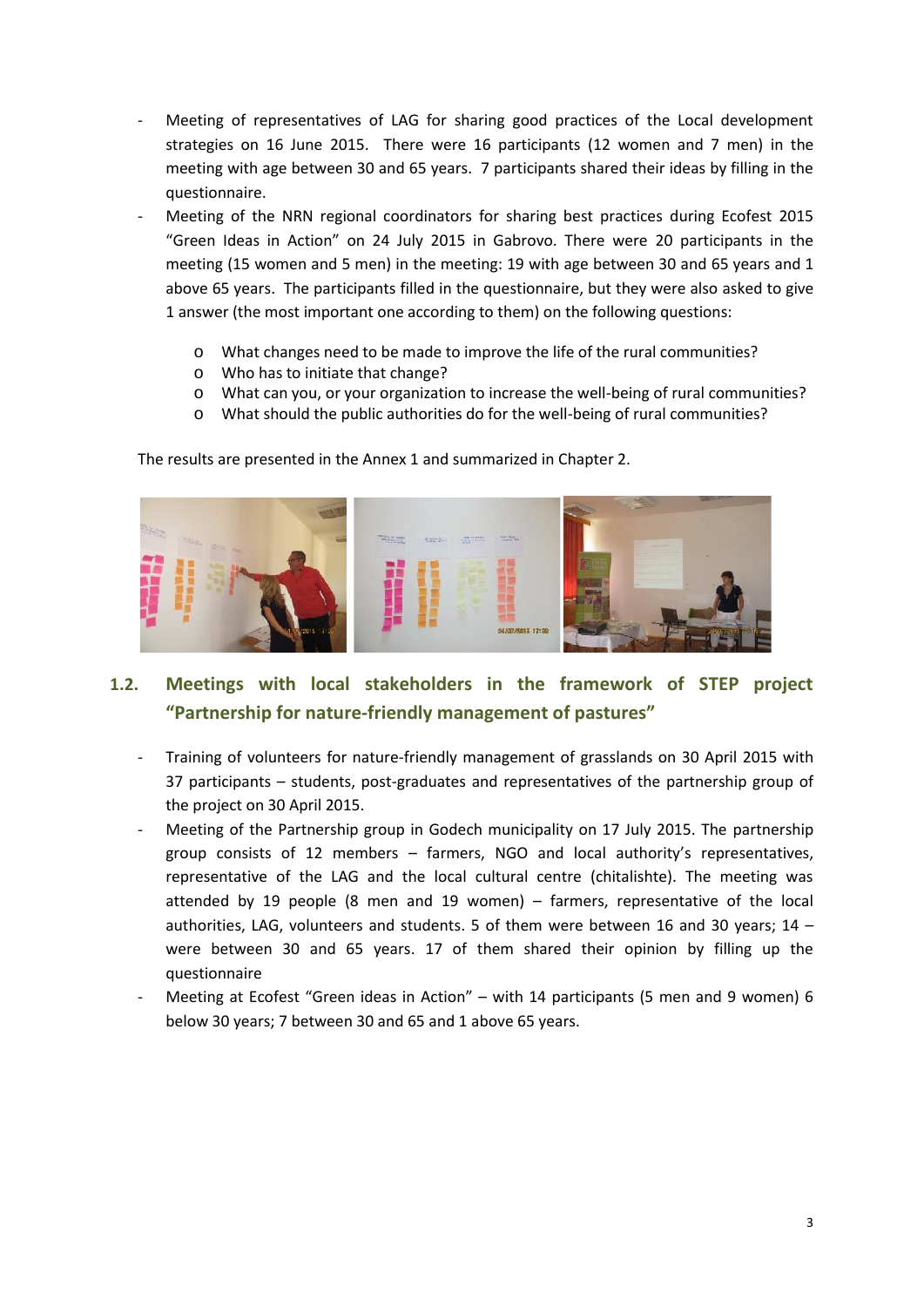

### **1.3. Face to face and on-line questionnaires**

The on-line questionnaire was published on STEP website and facebook page in Bulgarian and English languages:

https://docs.google.com/forms/d/1XwRiDpVqnr5SzBdgajePY71TmKiQCZXYf4UmJChobo/viewform; https://docs.google.com/forms/d/1kPs6Y5Up1FjoNDhWrANqbf7dsWFQ0l0JSsSKjiyIenE/viewform

The questionnaire was also published on the NRN website:

http://www.nsm.bg/…/vklyuchete-se-v-line-anketata-na-evrope… and the facebook page of our partner : NUSFFP. It was also mailed to the NRN members and the members of the NUSFFP.

The questionnaire consists of the following 5 questions:

- What changes would you like to see which would improve life for rural communities?
- Who do you think should take initiative in achieving those changes?
- What action can you, or your group or organization, take in order in order to increase the well-being of rural communities?
- What would you like the public authorities (local government, national government or the European Union) to do to help the well-being of rural communities?
- Can you offer a good example of what has already been done, in your area, to improve the life of rural communities?

We have received so far 61 responses to the questionnaire from LAGs, farmers and farmers association and NGOs from different regions in Bulgaria, most of which were collected during the meetings that were held (Graph 1). 10 of the respondent are between 18 and 30 years, 50 - between 30 and 65 years and 1 is above 65 years. The men are 19, the women - 43;

#### **Graph 1. Different types of respondents of the questionnaire**

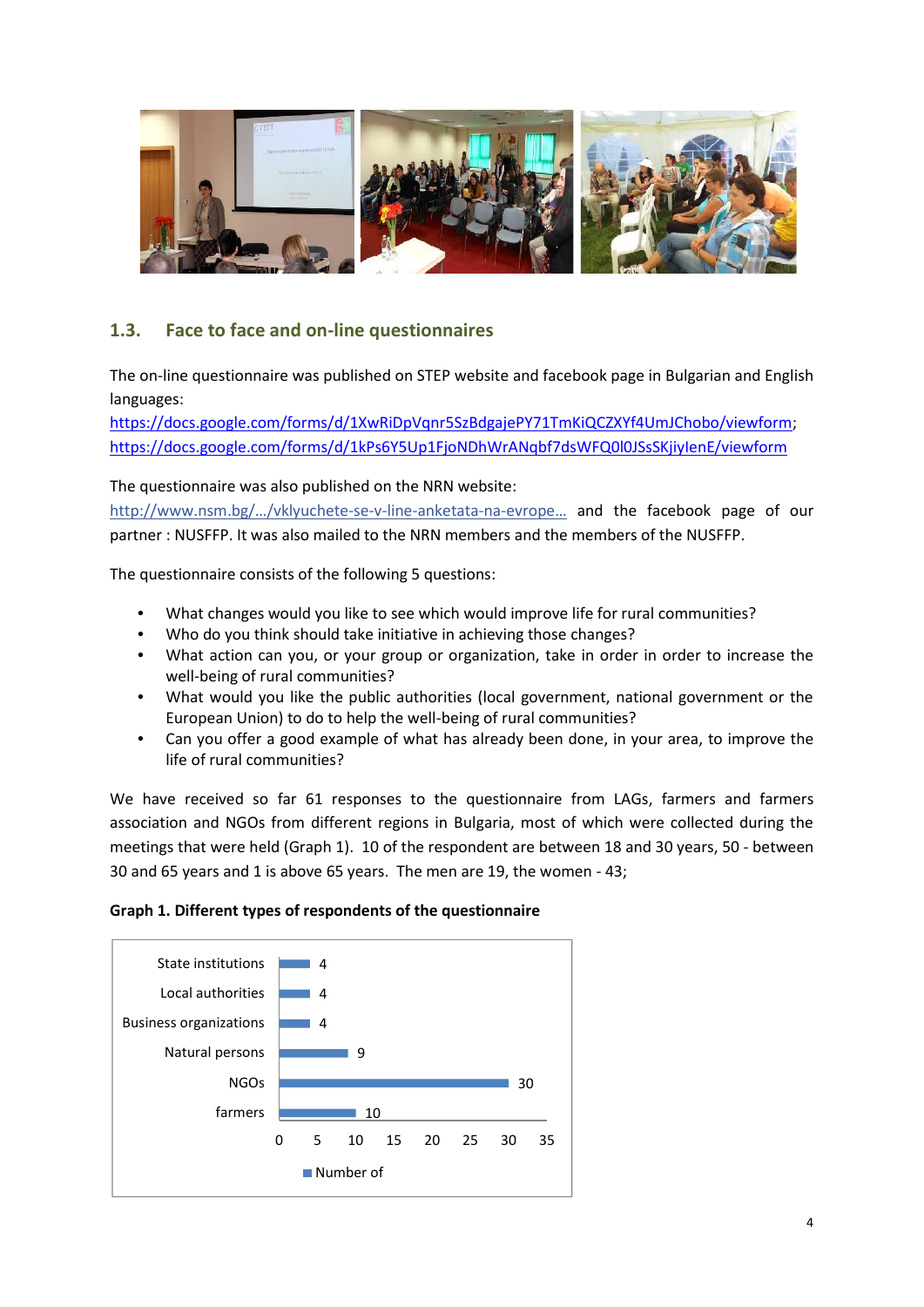### **1.4. Summarized data for the participants in the national campaign**

In total 199 participants took part in our campaign. Their age and gender are presented in Table 1 and Graphs 2 and 3.

|                                                                                                                                  | Date of<br>the event | <b>Total</b><br>number of<br>participants | <b>Gender</b>  |               | Age            |                                                                           |                  |  |  |
|----------------------------------------------------------------------------------------------------------------------------------|----------------------|-------------------------------------------|----------------|---------------|----------------|---------------------------------------------------------------------------|------------------|--|--|
| <b>Event</b>                                                                                                                     |                      |                                           | <b>Male</b>    | <b>Female</b> | $30$           | 30 <age<65< th=""><th><math display="inline">&gt;65</math></th></age<65<> | $>65$            |  |  |
| <b>NRN</b> meetings                                                                                                              |                      |                                           |                |               |                |                                                                           |                  |  |  |
| <b>TWG</b><br>"Young<br>11<br>and<br>rural<br>people<br>areas"                                                                   | 29/04/2015           | 21                                        | 3              | 18            | $\overline{3}$ | 18                                                                        | $\mathbf 0$      |  |  |
| <b>TWG 10 "Traditional</b><br>practice of seasonal<br>grazing<br>in Nature<br>Parks"                                             | 29/04/2015           | 11                                        | 5              | 6             | $\overline{2}$ | $\overline{7}$                                                            | $\overline{2}$   |  |  |
| Meeting of<br><b>LAG</b><br>representatives for<br>sharing<br>good<br>practices                                                  | 16/06/2015           | 16                                        | $\overline{4}$ | 12            | $\mathbf 0$    | 16                                                                        | $\mathbf 0$      |  |  |
| <b>NRN</b><br><b>Meeting</b><br>of<br>coordinators<br>for<br>sharing<br>good<br>practices                                        | 24/07/2015           | 20                                        | 5              | 15            | $\mathbf 0$    | 19                                                                        | $\mathbf{1}$     |  |  |
| <b>TOTAL</b> number                                                                                                              | $\boldsymbol{4}$     | 68                                        | 17             | 51            | 5              | 60                                                                        | $\boldsymbol{3}$ |  |  |
| STEP meetings "Partnership for nature-friendly management of pastures" project                                                   |                      |                                           |                |               |                |                                                                           |                  |  |  |
| <b>Training</b><br>of<br>volunteers<br>for<br>nature-friendly<br>of<br>management<br>grasslands<br>30<br>on<br><b>April 2015</b> | 30/04/2015           | 37                                        | 14             | 23            | 22             | 14                                                                        | $\mathbf{1}$     |  |  |
| of<br>the<br><b>Meeting</b><br>Partnership group in<br><b>Godech municipality</b>                                                | 17/07/2015           | 19                                        | 8              | 11            | 5              | 14                                                                        | $\mathbf 0$      |  |  |
| <b>Ecofest "Green ideas</b><br>in action"                                                                                        | 25/07/2015           | 14                                        | 5              | 9             | 6              | $\overline{7}$                                                            | $\mathbf{1}$     |  |  |
| <b>TOTAL number</b>                                                                                                              | $\overline{3}$       | 70                                        | 27             | 43            | 33             | 35                                                                        | $\overline{2}$   |  |  |
| On -line and face to face questionnaire                                                                                          |                      |                                           |                |               |                |                                                                           |                  |  |  |
|                                                                                                                                  |                      | 61                                        | 19             | 42            | 10             | 50                                                                        | $\mathbf{1}$     |  |  |
| <b>Total participants</b>                                                                                                        |                      |                                           |                |               |                |                                                                           |                  |  |  |
|                                                                                                                                  |                      | 199                                       | 63             | 136           | 48             | 145                                                                       | 6                |  |  |

### **Table 1. Events and participants in the national campaign "Upward cascade of ideas"**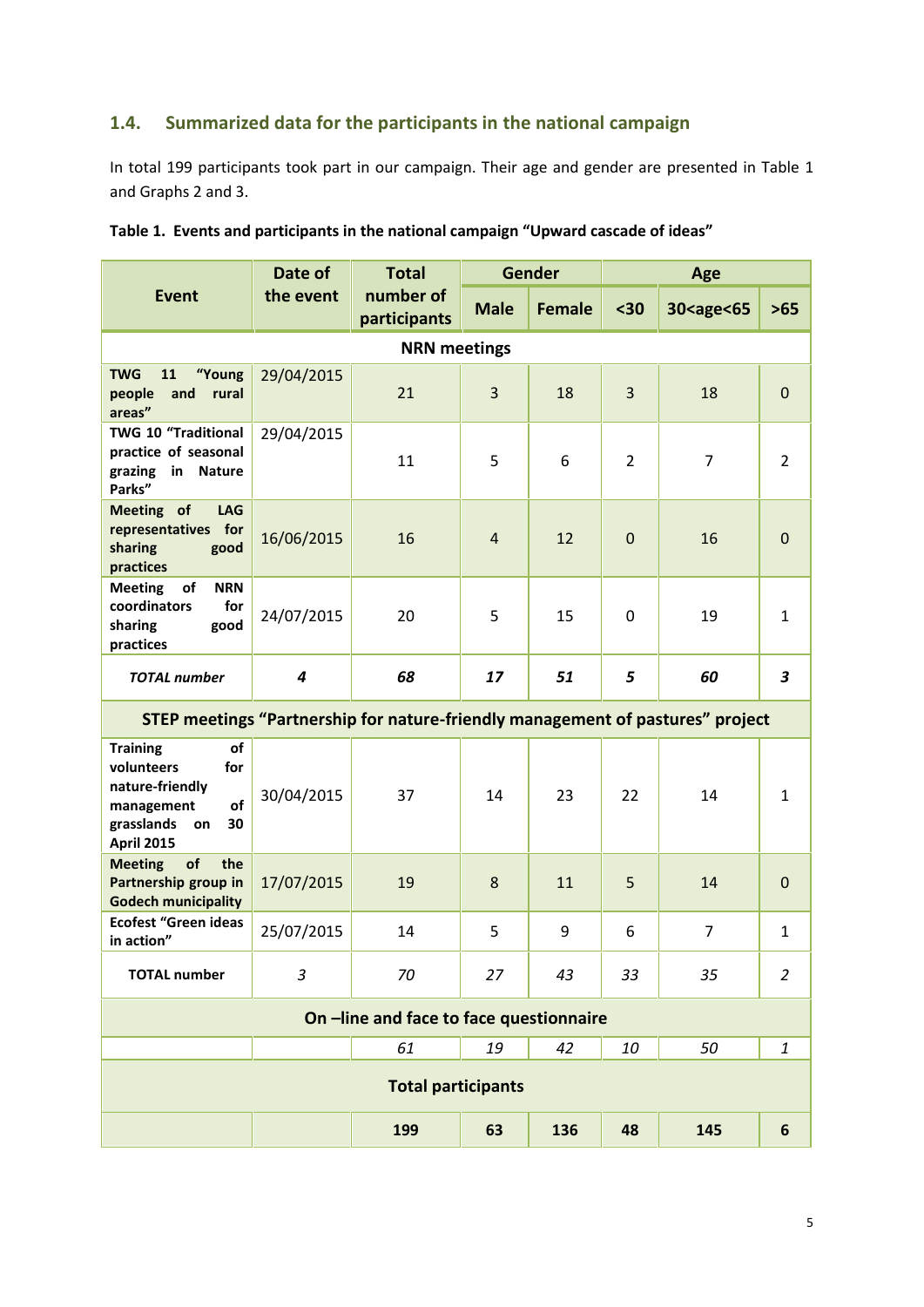#### **Graph 2. Gender of participants Graph 3. Age of participants**





### **1.5. Summarizing the conclusions and recommendations of the reports prepared by the NRN Thematic Working Groups (TWG)**

There are 8 reports of the TWG on NRN website that contain conclusions and recommendations for the national and EU policy for the rural areas. The recommendations and conclusions of 5 of them can be used also for the needs of the present report. These are:

2013 reports: (1) Short supply food chains in Bulgaria – present situation and needs; (2) Analysis and definition of "small-scale infrastructure" for the rural development policy; (3) Implementation of Leader approach in Bulgaria – challenges in t 2007-2013 period and lessons learnt.

2014 reports: (4) Family farms – present situation, problems and future perspectives; (5) Chitalistata (Community centers) – centers for the development of the communities in the rural areas;

# **Part 2. Summarized statements and recommendations by rural people**

## **2.1. Concerns expressed by rural people and their aspirations for the future of their communities**

The concerns of rural people are related to the changes they would like to see in their communities. The most significant ones are:

- Limited working places and big unemployment;
- Lack of services including social ones hospitals, schools, kindergartens, educational services;
- Lack of investments;
- Poor infrastructure;
- Lack of information, training and capacity building.

Specific concern was expressed for the strong need for capacity building of the different stakeholders in the rural communities: farmers, NGOs, local authorities and especially young people. Lack of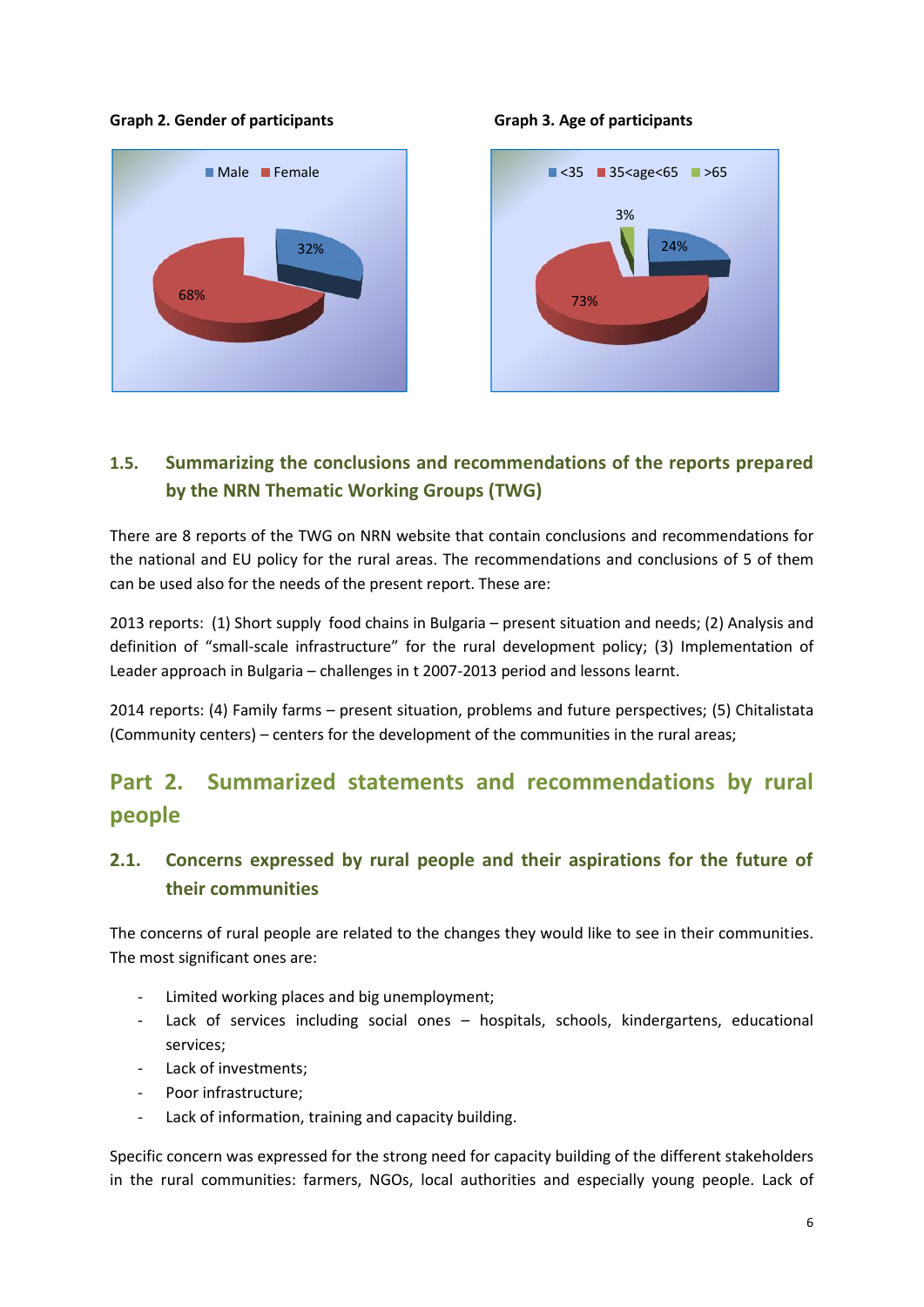investments and job opportunities is considered as a big threat by the local communities leading to migration to big cities and depopulation of small settlements. Agriculture and forest management are one of the main sources of income in rural areas. Specific concerns were expressed for the future of small family farms and processors. Direct food chains are considered as a possible market alternative for these farms. But improvements are needed in the existing legislation in that field and its implementation by the local authorities.

More flexibility, mobility and respectively facilitating the access to the main infrastructure, public services, health care and education and adapting legal regulations to enable the access to this services is also a demand pointed out by the participants in the campaign.

The main stakeholders that have to initiate the changes are considered to be local and state authorities like municipalities, state administration, managing authorities that need to simplify the rules and procedures, adapt them to the specific conditions and needs of local communities and apply them in a flexible way. The authorities have to be supported by local people, community centers, NGOs, LAGs, local business and farmers. A few answers also outlined the important role of the EU institutions, European Parliament and its members because the decisions for the objectives and the priorities of the rural development policy framework are taken there.

Preparation and implementation of the Local development strategies are regarded as a positive instrument, which role should be increased in the future rural development policy. Local developments strategies (LDS) can help the decentralization process, which has an important role for addressing the problems and the needs of local people. "The problems of the settlements in Southern Bulgaria are different than the ones in the Eastern part of the country. The mentality of people is also different. Therefore the solutions proposed and policy decision taken cannot be the same", said one of the participants in our events.

When asked about their own role for the community development, the local organizations and people are focusing mainly on projects' preparation, training and capacity building, establishment of LAGs and preparation of the local development strategies. That can be explain by the fact that almost 50% of the respondents were NGOs and these are their main activities. They are also willing to support new ideas and create partnership and networks.

#### **Box 1. Networking between LAGs as a tool for sharing best practices, ideas and experience**

As a result of implemented project an effectively functioning network will be established, uniting the efforts of over 100 local action groups functioning in rural areas. Work within the network will ensure certain and convenient way to communicate and share knowledge, experience and good practices; the ways to disseminate training techniques and methods will diversify, adequate distribution of physical resources materials, consumables, etc. will be ensured; all members will have access to current information.Thus the interaction and co-ordination between LAGs for a more successful and timely solution of similar problems will improve. The created online platform will support the existing network. Joint communication and knowledge exchange will increase LAG's capacity as leading NGOs within rural areas. The improved information exchange between LAGs will improve the awareness of service end-users – potential beneficiaries, decision makers, local business, young people and others.

*Source: On-line response of the Director of LAG"Liaskovets – Strajitza"*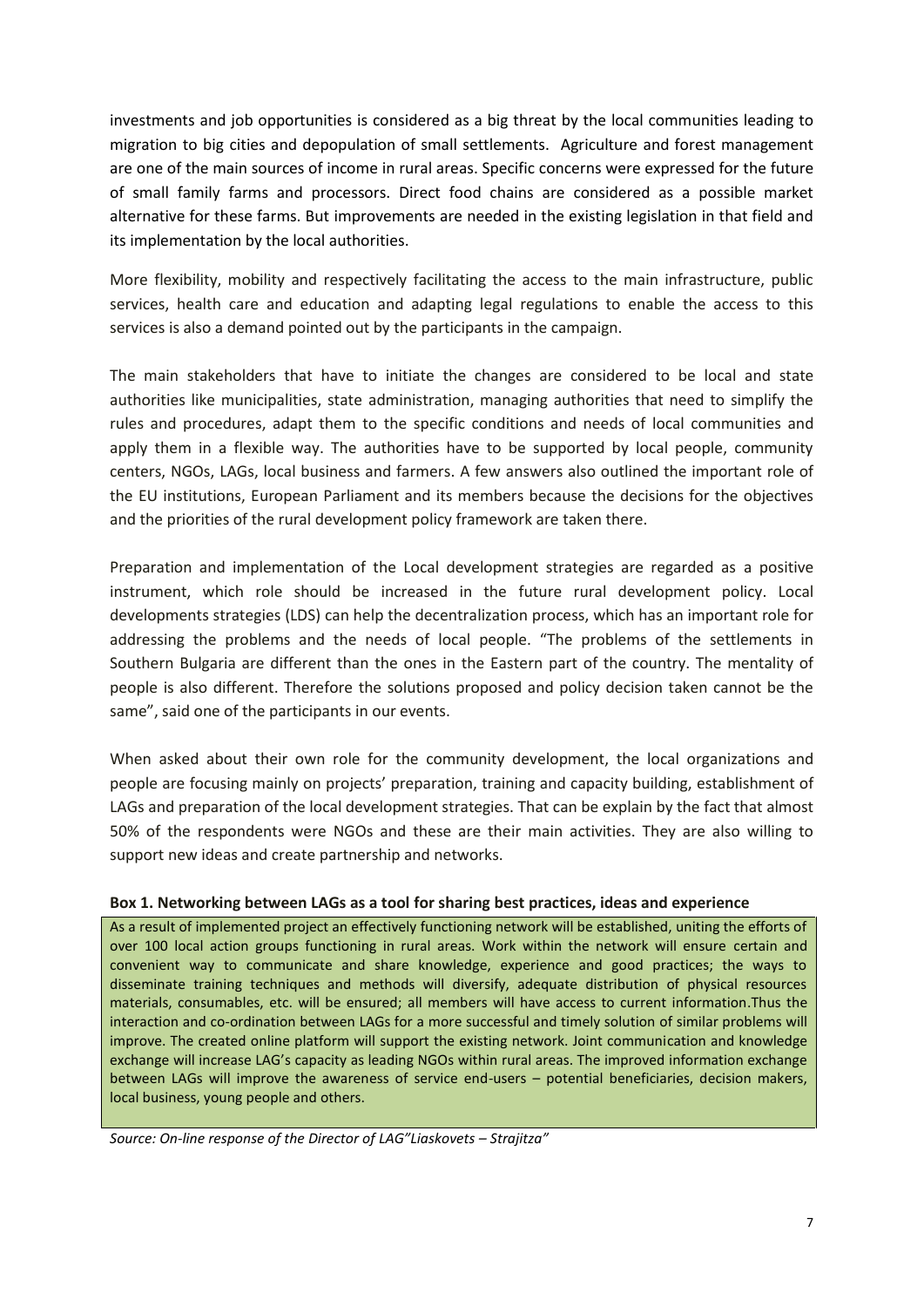Very few of the respondents think that they can play a role for opening new working places and attract investments in the rural area. Our main conclusion is that people in rural areas are demotivated, they are trying to solve their daily problems and secure their existence and they do not believe that they can initiate a change in their community.

## **2.2. Achievements of rural communities and of the public and non-government organisations which serve those communities, with brief case-study examples**

The replies that we received during our campaign mainly focus on projects implemented with the support of the Rural Development Programme 2007- 2013, especially Axis 3. These include renovation of cultural centers, kinder gardens, building sports halls and yards, touristic routes, guesthouses and information centers. Few other good examples that focus on conservation of the environment and biodiversity:

- Voluntary payment schemes for ecosystem services, creation of a local brand (began, but remained unfinished by Natural park Bulgarka)
- Developing a joint project with Stara Zagora municipality, financed by Innovative Norway through which ecological assessment of the air, water, soil and food in the Stara Zagora region was made. The results were made public, thus the local community received an answer to a number of issues related to the ecological situation.

Community centers (chitalishta) play a vital role for the small rural livelihoods. "Chitalishta" are traditional and typical Bulgarian cultural institution, which originated during the Renaissance and went through all the changes in the society. This institution is still preserved and is developing adapting to different timeframes and communities. Community centers are public institution, which are open to all community members and are characterized by a general access to its activities.

### **Box 2. Good practices of the traditional community centers (Chitalishta) in Bulgaria**

During the 2011 - 2012 period the Community center "Saznanie – 1927". In the village Dolni Vadin, Oryahovo municipality, introduced a new social service so called "shared kitchen". There is only one road leading to the village and the road ends there. Nearly 200 people live in the village, mostly in retirement, who jointly solve their problems. The remoteness of the village form the municipal center made it impossible for pensioners to take advantage of the service "respite care" and in particular "soup kitchen". Thus, local people found an alternative. They call it "shared kitchen". It enables communication and social inclusion of the elderly (over 65) people living alone or with a spouse and in small isolated villages. The service is provided in home environment and covers elderly neighborhood generally in small groups (10-20 people). The service allows for self-organization of the "members" of "shared kitchen" for cooking several times a week depending on the specific needs and desires of the participants. Food is consumed in the homes of its members, according to the schedule prepared by themselves.Already there are 11 chefs and 36 feeding persons. Funding is provided jointly and freely, taking into account the financial possibiliyies of its members. On the one hand, this relieves the budget for food, and on the other, stimulates communication between people and creates a sense of significance and usefulness. The community center supervises the compliance with diets and hygiene requirements, compliance diets, supports members in the preparation of food, stimulates group communication, provides the necessary information, encourage the inclusion of new members and the formation of groups, organizes thematic meetings. The initiative is still going on.

During the 2011 -2012 period, the community center "Razvitie -1897" in Telish village, Cherven briag municipality developed and implemented the project "Unique heritage of the oldest history in Telish - bridge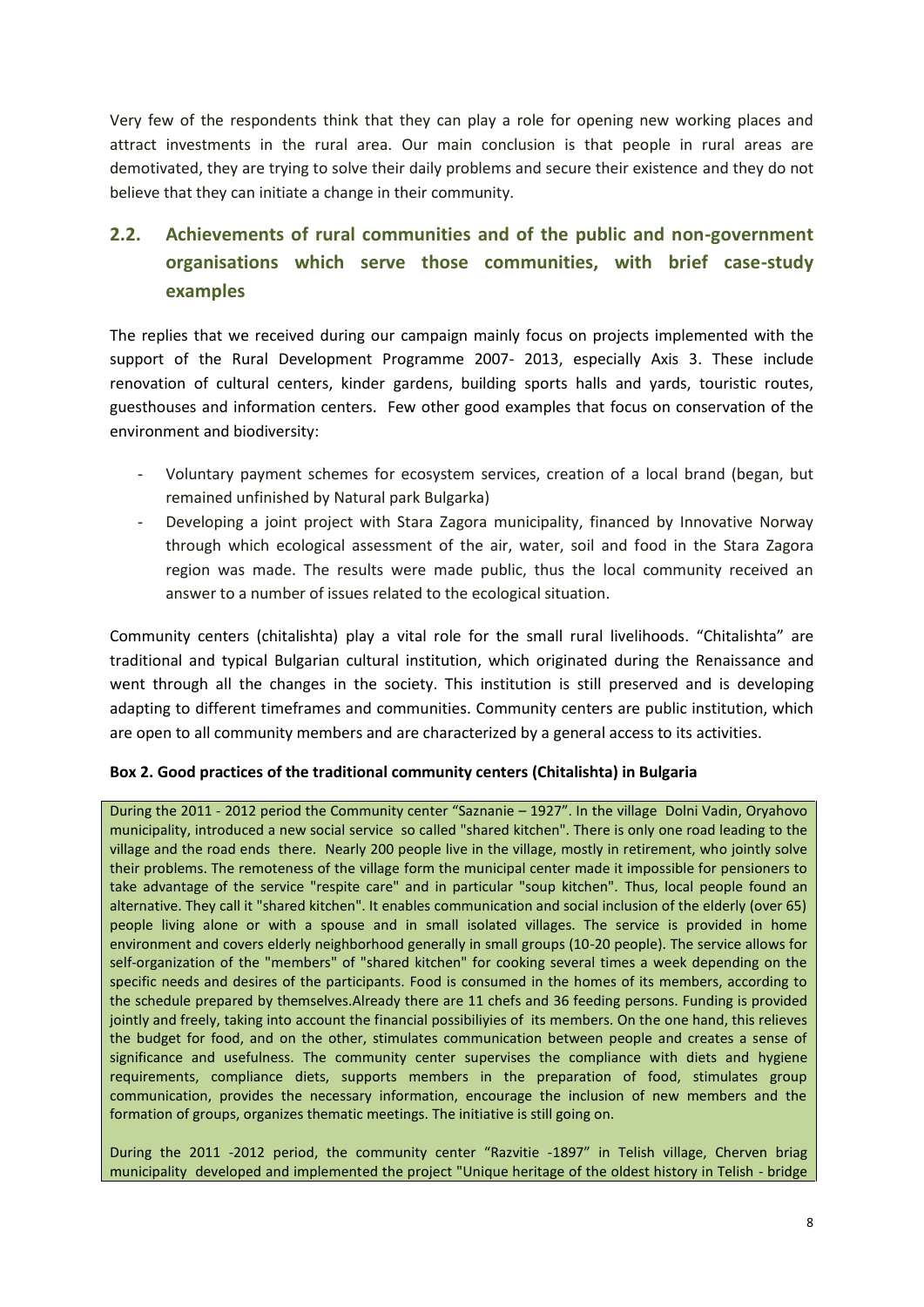to the future". Partners of the community center were Telish town hall, Regional Historical Museum - Pleven Panorama "Pleven Epic - 1877", local businesses and ladies club. The project involved four sponsors, 31 volunteers and the population of Telish. They developed a different touristic trail called tourist spot "in history." The trail contains everything that local people appreciate and preserve: history lesson with lecturer, photos with Russian and Turkish uniforms; relaxing with a cup of herbal tea on the lawn of the local healer "Baba Sayka" and stories about its herbal remedies; look at the unique exhibition "Neolithic" with copies and replicas of many artefacts and pottery and richest collection of goddesses sitting on a throne from copper stone age; visit the open air museum with copies of clay- like Neolithic dwellings depicting everyday life of prehistoric man in our land. The tourism product is already participating in tourism fairs and exhibitions and invites visitors to try a sip of Telish history, spiced with the scent of herbs and aromatic local wine. More information can be found on http://www.telish-development.com.

The community center "Luben Karavelov – 1897"in the village of Kurtovo Konare traditionally organizes the Festival of peppers, tomatoes, traditional foods and crafts. The first festival in 2009 began with a modest aim to unite the local people to revive and promote traditional agricultural livelihoods. Since then, its five editions made the festival the most powerful tool for advertising and marketing Kurtovo Konare and turned it into "innovative cultural event" of Stamboliyski Municipality. The collective wisdom of the community found an effective way to stimulate local livelihoods, building on the local traditions in gardening. More information about the festival can be found on http://kurtovokonarefest.eu/.

During 2011-2012 period, the community center "Svetlina-1896", village of Gara Bov created a tourist information center and a new attraction route. In the beginning, during the discussions, the residents of Bov formulated two important community priorities - to create a new touristic livelihood in the village and to retain young people. Dozens of volunteers took part in the ambitious plan of the community. Besides shaping the tourist trail and construction of tourist infrastructure, they voluntarily build the touristic information center in Gara Bov and furnished it with donations from the local businesses. With the help of the community center the volunteers collected database of cultural, historical, natural and tourist sites that can attract the tourists. A new tourist web portal to the official website of Bov - www.bov.bg was created. Five local residents were trained as guides for the new tourist route with the assistance of the partners in the tourism industry. Information infrastructure - boards, signs and marks on the new trail and a map of hiking trails and historical sites in the village of Bov was also created. The map is available on paper and online.

*Source: Report of the NRN TWG "Chitalistata (Community centers) – centers for the development of the communities in the rural areas"*

### **Box 3. Good practice for renting municipal settlement's pastures and pastures in Kardzhali municipality**

In Kardzhali municipality there is a developed Ordinance on the terms and conditions for acquisition, management and disposal of land from the municipal land fund of 2011, which includes also the procedure for using municipal settlement's pastures and meadows. The terms of using municipal settlement's pastures and meadows for animal breeding are defined during a joint annual meeting of the population at the end of the calendar year. These joint meetings are organized at the level of settlements by the mayors (the ordinance is based on Chapter IV of the Direct Citizen Participation in State and Local Government Act). The decision of the joint meeting contains agreement for the common and individual use of settlement's pastures and meadows by the farmers and/or their organizations. There is a list enclosed to the decision, containing data of the farmers and of their organizations registered as legal entities, of their farm animals, data about the physical blocks and parcels of municipal settlement's pastures and pastures and other data, required for obtaining support under the Single Area Payment Scheme, which is agreed upon with the Regional Directorate for Food Safety and with the mayor of the relevant town-hall. The stock breeders submit an application form to the mayor of the municipality and indicate the size and location of requested land and rental, term depending on the number of animals.

Based on that experience and the work done in that field from different NGO (including STEP) the national legislation for governance and management of municipal pastures (that used to be common pastures in the past) was changed. The latest changes (2015) stipulate that the municipal grasslands can be given only to livestock breeders.

*Source: Report of the NRN TWG "Permanent grassland definition and high nature value farmland"*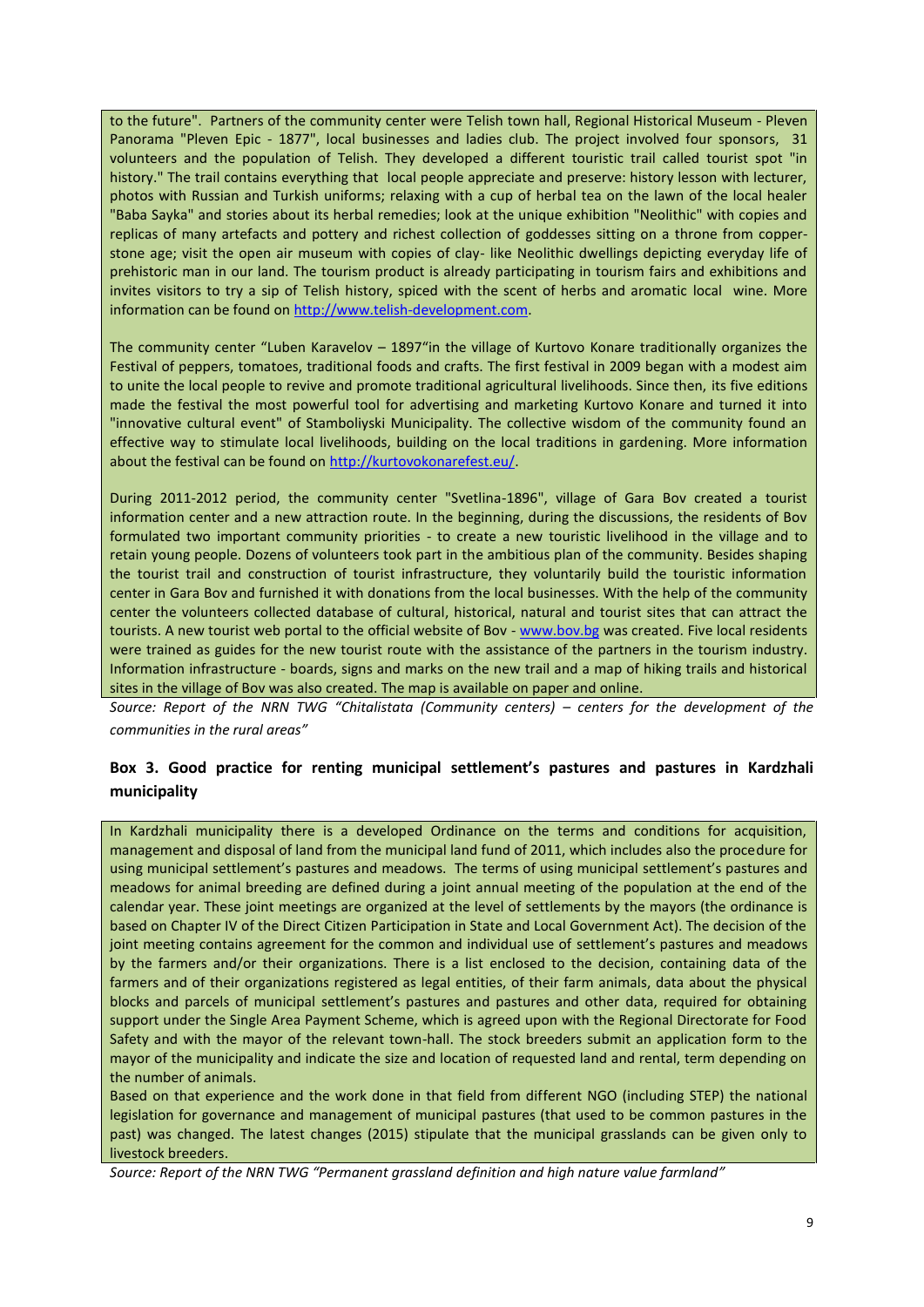Many of our respondents shared the opinion that nothing good happened or was achieved in their community. Some of them even presented initially good examples that didn't continue after the projected ended:

#### **Box 4. Lack of continuation of good practices in the municipality of Nova Zagora**

We created a business center with an incubator through which we supported the establishment of 20 small businesses. The business in the community was supported with microcredits, consultancy, information and other services. Unfortunately after expiration of the contract under which the business center with incubator was set up, the Municipality took our building and at present we are renting as a business center, but without an incubator and ceased the service. We created a House of Crafts where goods from craftsmen from Bulgaria are traded. Again unfortunately after the highway was constructed nearby, our site became desolated and faces difficulties to continue. We created an architecture park in Dyadovo village where a museum near to the village hillock was established, displaying a reconstruction of a prehistoric home as well as a furnace for sweltering ceramics and a pottery wheel. We transferred them to the municipality, but the goal of the project – development of rural and cultural tourism, is not a priority of the authorities. We created a communal center for entrepreneurs with minority descent, where for more than 10 years we've provided services to the population. It is no longer functioning because the building, which is owned by the municipality, is in poor shape and the municipality is not interested to renovate it. We developed a project under the Leader approach for creating a LAG, but it was stopped by the mayor, the governor and the MAF minister. The Governor's order supporting the project suspension was revoked by the court. We have as well succeeded in convincing MAF minister, but whilst the lawsuit was ongoing we missed the deadlines to sign the contracts.

Best practices are requested everywhere but examples for unsuccessful ones and the reasons for that have to be shown as well. Also sustainability of already made investments and the usefulness to people is to be followed! The municipality is depopulating very fast due to lack of investments by the business, total nonexistence of work places, and poor healthcare despite the constructed thoughtless infrastructure which is becoming deserted nowadays.

*Source: On-line response of the Chairwoman of the Business incubator in Nova Zagora, acting also as NRN regional coordinator*

## **2.3. Demands which rural people wish to make to their local, regional, national or multi-national authorities, including where relevant the European Union services**

Most of the demands of rural people to the local, municipal and national authorities are linked to their main functions. The negative opinion for the public authorities related to corruption and misuse of public money is widely spread in Bulgaria. Some of the respondent even expressed the idea that public authorities should be kept away, even isolated, from the local initiative. But the major demand is for creating a flexible legislative framework, adapted to the local conditions and to the needs of rural communities. The simplification of rules and procedures as well as the decrease in the administrative burden are also regarded as an important issue that needs to be targeted by both local and national authorities. Creating dialogues and partnerships with the civil sector and the local population is also an important issue that needs to be further developed. Attracting investments, training and dissemination of information, implementation of projects for improving the life of rural population are also considered as functions for the public authorities.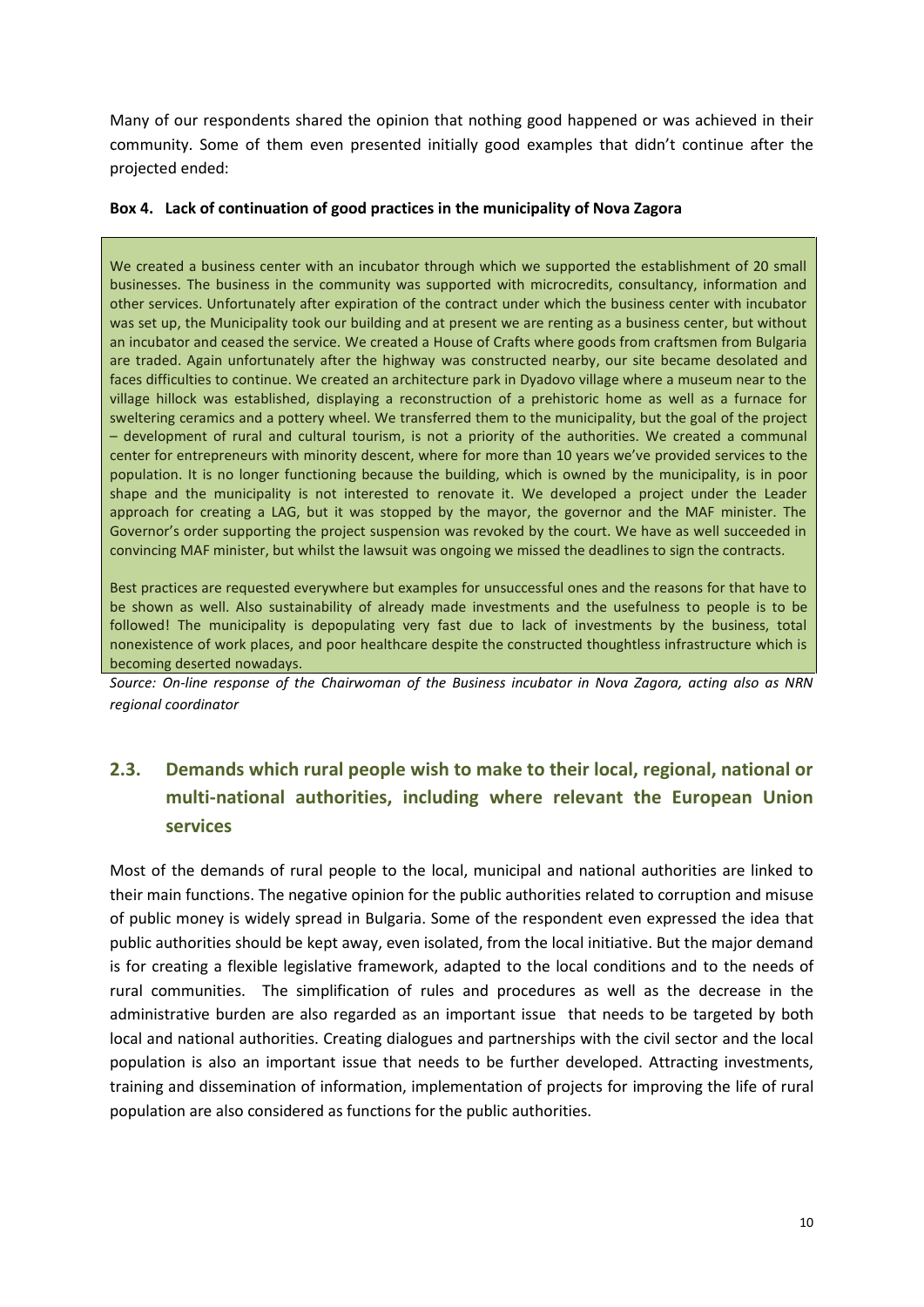## **2.4. Recommendations of the TWG for the needs of the communities living in rural areas**

#### **TWG "Short supply food chains in Bulgaria – present situation and needs";**

Targeted support and promotion of short supply food chains will enable local producers to reach sustainable levels of value-added food production, improve and diversify employment opportunities, and to preserve and enrich the cultural and natural heritage.

The existing legal framework rather discourages the development of the farms of small farmers and the diversification of their marketing channels. That is the main reason for many of them to continue to stay in the so-called "gray economy". Simplification and adaptation of the legislation to the reality and possibilities of small farmers, introduction of mandatory training and practices for compliance with key regulations are part of the solutions that will support the compliance of the small farms with the existing regulations and their participation in the short supply chains.

#### **TWG "Analysis and definition of the "small infrastructure" for the rural development policy;**

Rural municipalities have obligations to maintain the social infrastructure consisting of buildings and facilities - public property, for the provision of services to the population by the state and local administration, as well as education, health care, cultural and social activities, and sports. Mobile facilities serving community needs in the depopulated areas of small rural settlements should be included as well. Rural municipalities should encourage the accessibility of local population to information infrastructure.

The new rural development policy (2014-2020) has to focus on the investments in the social infrastructure and a number of investments in the production and specialized infrastructure. The definition of 'small infrastructure' should include actions for creation and maintenance of the public infrastructure: health care, education, social, cultural, green, touristic, technological, internet accessibility, irrigation infrastructure, etc. Public efforts and investments are needed to respond to these needs of the enterprises and farms, especially the small and livestock breeding ones.

### **TWG "Implementation of Leader approach in Bulgaria – challenges in the 2007-2013 period and lessons learnt"**

Leader approach is applied for the first time in Bulgaria in 2007 – 2013 programming period. There have been a number of gaps in the process of creating an adequate legal framework in Bulgaria that considered the specificity of the approach and its difference from the national RDP. The implementation process is burdensome and bureaucratic and as a consequence there were long delays that discredited the approach.

Despite of all the existing difficulties, the efforts made produce results that should be the basis of the implementation of Leader in the next programming period (2014 – 2020) and beyond. The lessons learnt should be carefully analyzed by both the Managing Authority and the Paying Agency and also by the Local Action Groups (LAGs) for introducing timely changes (legislative, institutional,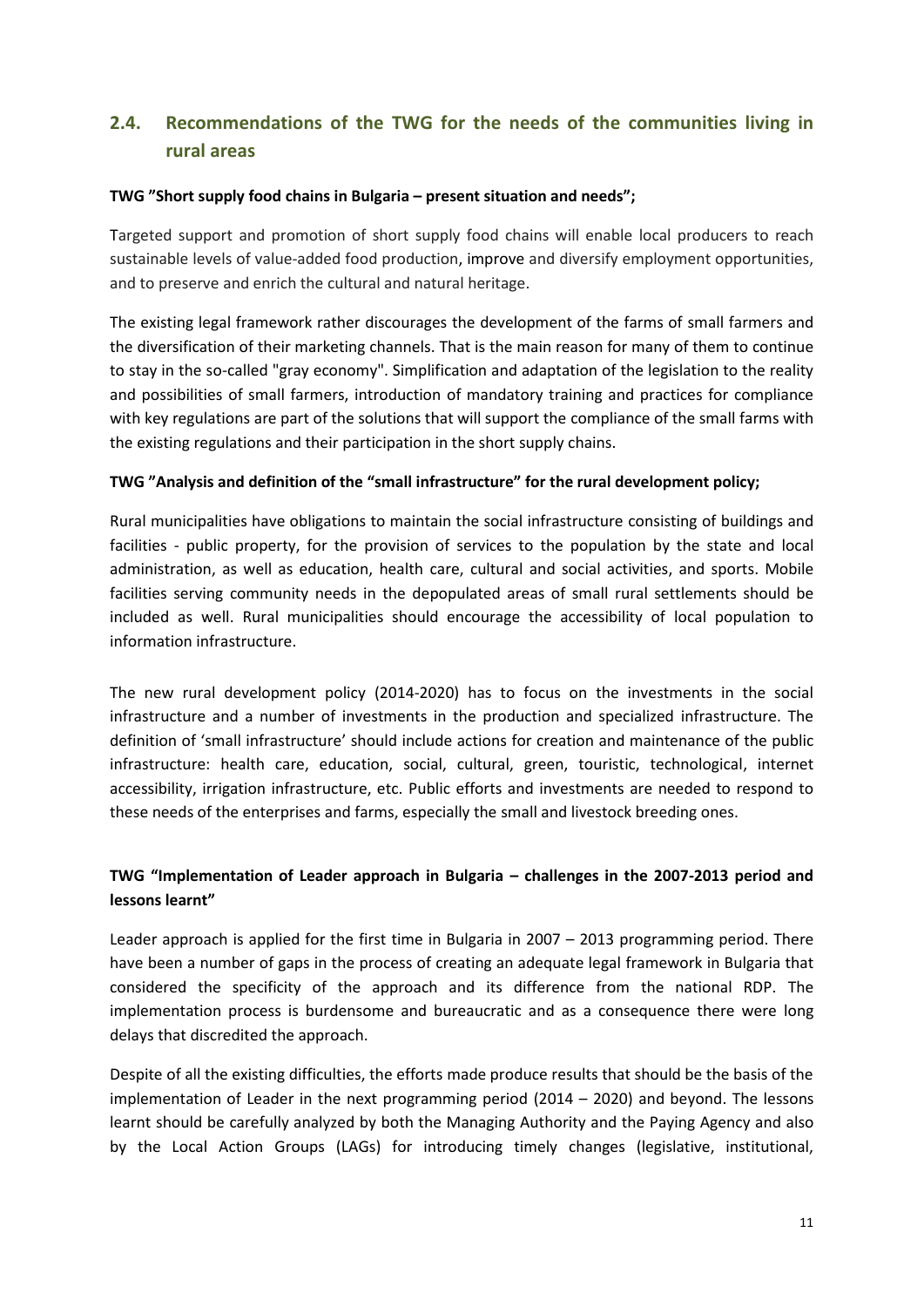organizational, etc.) to ensure the implementation quality of the approach and significantly more efficient public resource investments in the future.

### **TWG "Family farms – present situation, problems and future perspectives"**

Small family farms in Bulgaria are characterized by a lower efficiency, higher employment and product diversification. On the other hand, their owners are mostly elderly people, the workers are with lower education and often there is lack of active successors. The future of the small family farm is often decided when the generations change. It is necessary to support these farms in order to secure their continuous existence.

One of the strategic goals for the future thematic sub-programme for small farms of the RDP is the support for restructuring of the family farms, increasing their viability and sustainability. Family farms are the backbone of local communities and their development and improvement of their competitiveness will increase the viability of the rural communities.

Facilitating the restructuring and modernization of the small family farms, encouraging their cooperation and integration in the agricultural and food chain should be the focus of the rural development policy for in the new programming period. Bulgarian past experience has proven that results can be achieved only if the support is specifically tailored to the needs of the small family farms and is consistent with their investment needs and funding possibilities.

### **TWG "Chitalistata (Community centers) – centers for the development of the communities in the rural areas"**

As explained in Part 2.2. "Chitalishtata" are traditional and typical Bulgarian cultural institution. Currently these community centers are facing different problems and in general lack of funds. The following actions are needed to secure the future activities of these community centers:

- The new rural development programme has to offer opportunities to support the associations of community centers and public-private partnerships with businesses. To encourage participation in the management of community centers in the LAG and implementation of the development strategy through LEADER approach;
- Adopt festivity (organizing traditional festivals) as a factor in community development and survival of the territory;
- Work towards building a social environment for communication and integration of the elderly population.
- Develop and implement curriculum in universities for training and capacity building of the employees of the community centers

The TWG also drew up priorities for community development that define the long-term central role of the community centers for the development of the rural areas:

- Building social capital and strengthening the relationships of the local community;
- Preservation, development and promotion of cultural integrity of the community;
- Provision of services, products and community initiatives that contribute to sustainable local development;
- Innovation, knowledge, training and capacity building of human resources.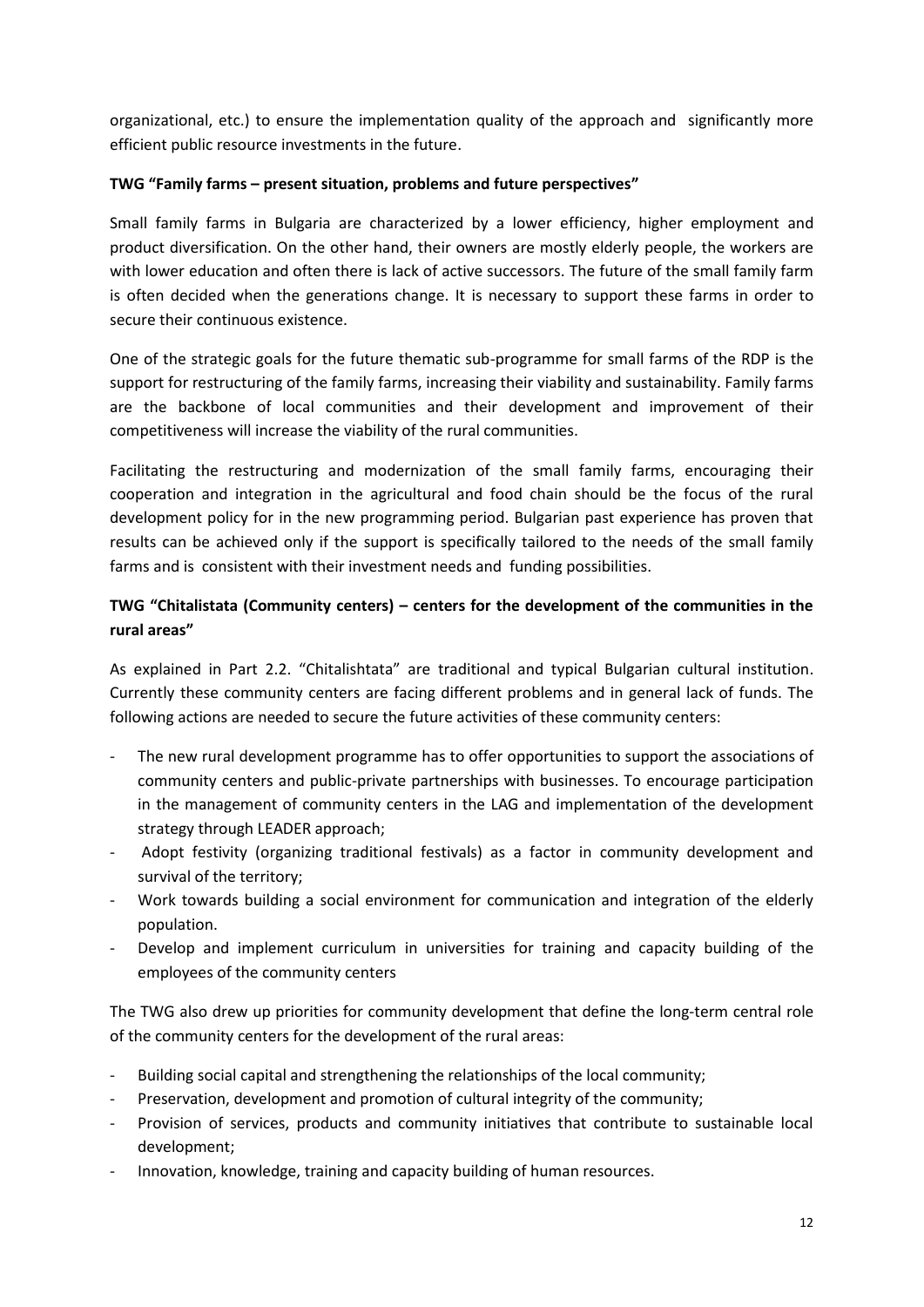## **Part 3. Final words**

Many and different needs still have to be addressed by the rural development policy in Bulgaria. Our rural communities are facing big challenges in their daily life and future existence. The biggest threats are: unemployment and depopulation, lack of social services and infrastructure, limited access to information and development opportunities. People living in rural areas are demotivated and in general afraid to take the initiative of changing their own life. Targeted support at local level is considered as the best approach for solving the problems of our rural communities. "State and local administration has to work for the well-being of the population and not for themselves" – said one of our respondents. Decisions and rules have to be simple, flexible and differenciated, supported and easily understood by the communities if we want a change to happen.

The most common needs and concerns of the rural population in Bulgaria, gathered during our short campaign are:

- Access to services including social ones hospitals, schools, kindergartens, educational services;
- Investments that create new working places, entrepreneurship;
- Training, information and capacity building of all stakeholder (including local authorities;
- Simplification of the existing rules, effective and observed legislative framework;
- Networking, cooperation and capacity building of the civil organizations.

All of them need to be put in the focus of the rural development policy if we want to keep alive our rural communities.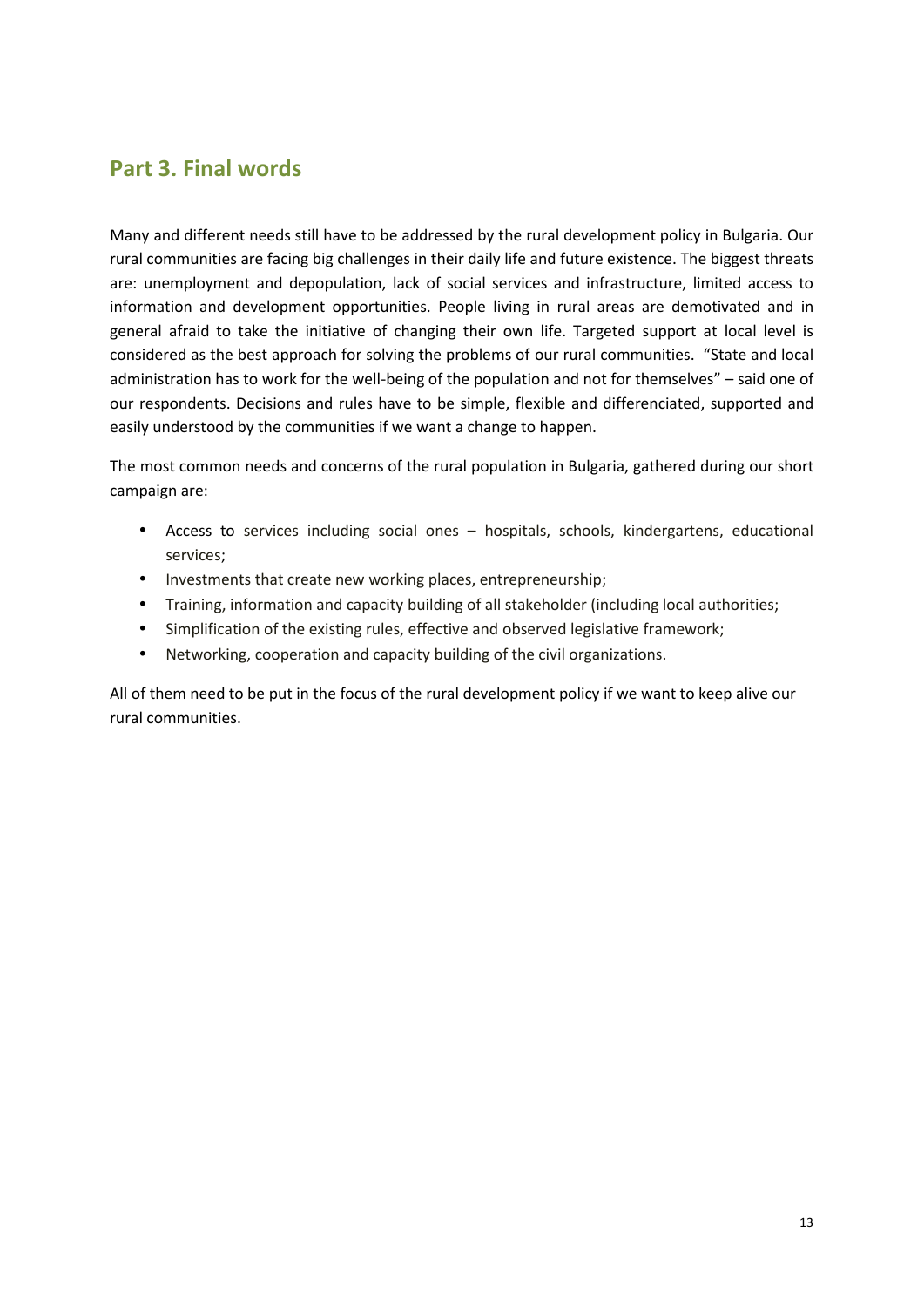## **Annexes**

### **Annex 1. Responses of the Regional Coordinators of the National Rural Network**

- **1. What changes would you like to see which would improve life for rural communities?**
- Activities related to better access to information for the local population;
- Second level of local self-governance and making the decisions closer to the rural areas;
- More and more accessible services:
- Integrating the local Roma community by creating permanent employment;
- Health care 24 hours access to health care and dental service for young children and older population;
- Development of the local social capital;
- More working places;
- To change the mentality of the local people:
- Infrastructure, internet, playgrounds for children and sport;
- Create conditions to increase the employment;
- Enable the conditions for development of small family business by simplified and easier requirements during the starting period;
- Increase the employment rate;
- More funds for new services in rural areas, that will create new jobs;
- Creation of modern infrastructure:
- Changes in the mentality and way of thinking;
- Better infrastructure;
- To support small but efficient initiatives of local people.

### **2. Who do you think should take initiative in achieving those changes?**

- Municipality;
- Local authorities;
- Central authorities, supported by the local authorities;
- All stakeholders;
- Local authorities and business;
- Local authorities:
- Local authorities;
- LAG, RDPs:
- The state and the municipalities have to create mechanism for making the change;
- The people;
- Local authorities:
- The changes, eligible for funding, have to be regulated by the application requirements, result indicators and the indicators for the changes;
- Civil society organization, NGOs, community centers (chitalishta), active citizens;
- The central authorities at one hand, and on the other the local ones;
- The state, the municipality, the local initiative;
- Farmers and entrepreneurs;
- To support the job creation in the rural areas.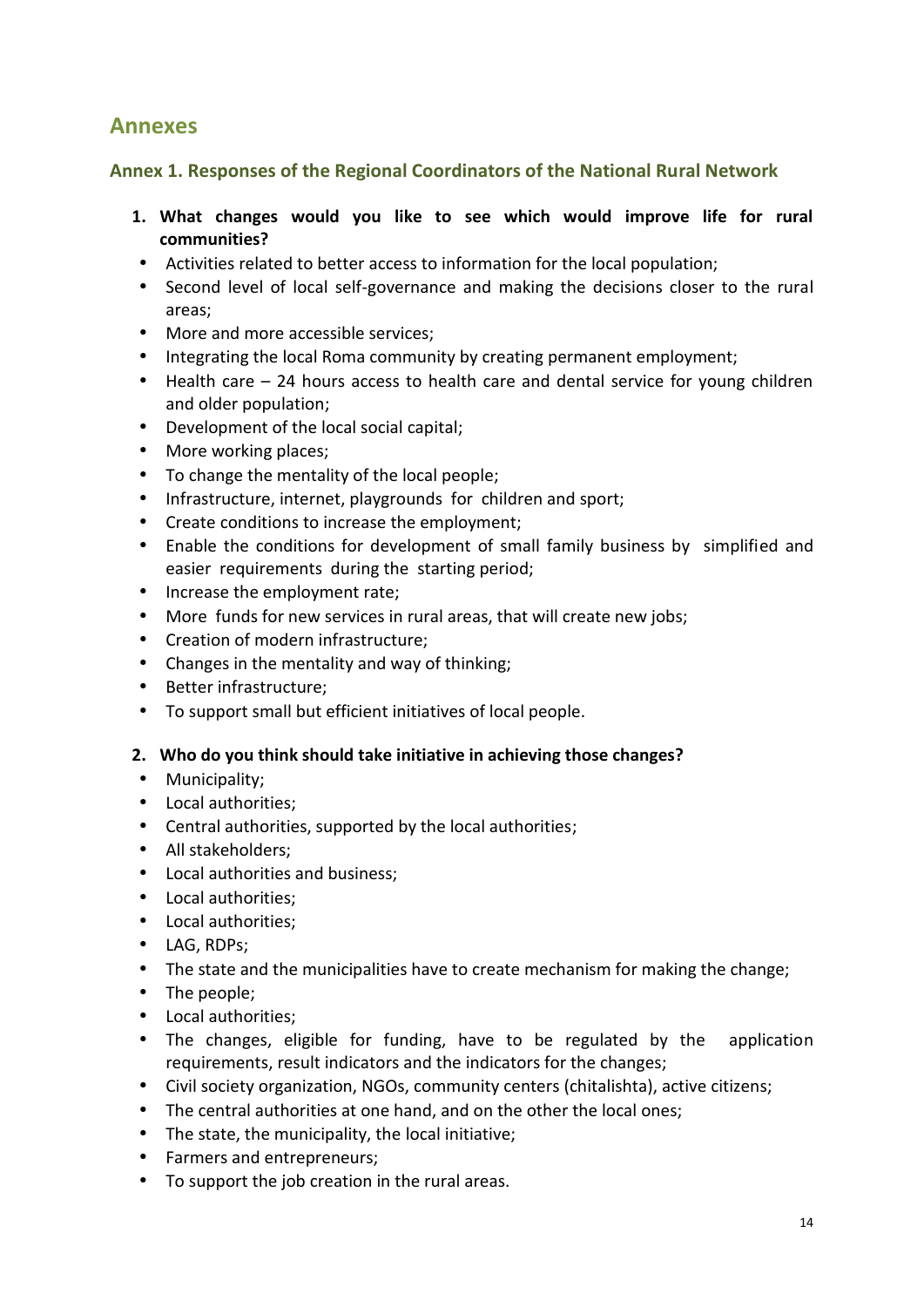- **3. What action cans you, or your group or organization, take in order in order to increase the well-being of rural communities?**
- To attract tourists;
- To initiate establishment of an organization that will support local farmers in different areas;
- To encourage the people that by participating in the programmers the can improve their life;
- To be enough crazy to continue to work in the way that things have to be done, in spite of all types of restriction imposed;
- To chase the bad guys with a stick; to have an active position for the problems;
- Volunteering, more efforts for awakening of the civil initiative;
- Increase the information for the local community;
- To inform and to contribute to the different funding opportunities;
- Implementation of ideas and projects that are good for the community;
- I can support the activities of the development of the local business;
- To increase the civil participation;
- Role for spreading of information;
- Projects;
- Implementation of ideas that are good for the community;
- I will continue to work on the project of the Operational Programmes;
- Organization of the information campaigns;
- I can participate in real work discussion for future development of the rural areas.
- **4. What would you like the public authorities (local government, national government or the European Union) to do to help the well-being of rural communities?**
- To liberate the citizens initiative;
- To simplify the application rules and procedures of the farmers from poor rural areas;
- To work in intelligent, efficient and responsible way and to be on the same side as the normal people (the beneficiaries);
- To stop stealing and to implement all strategic documents;
- To think when they make decisions or to live in rural areas;
- Changes in the legislation; to support the local initiative for the different services;
- To create opportunities increasing the access to services of the local population;
- Implementation of different services of good projects;
- To decrease the corruption;
- To improve the well-being of the villages;
- To work for the people, not for themselves;
- To create working mechanisms and rules;
- To apply for EU projects that will really absorb the financial funds;
- Civil dialogues;
- To be isolated from the initiatives of the local communities!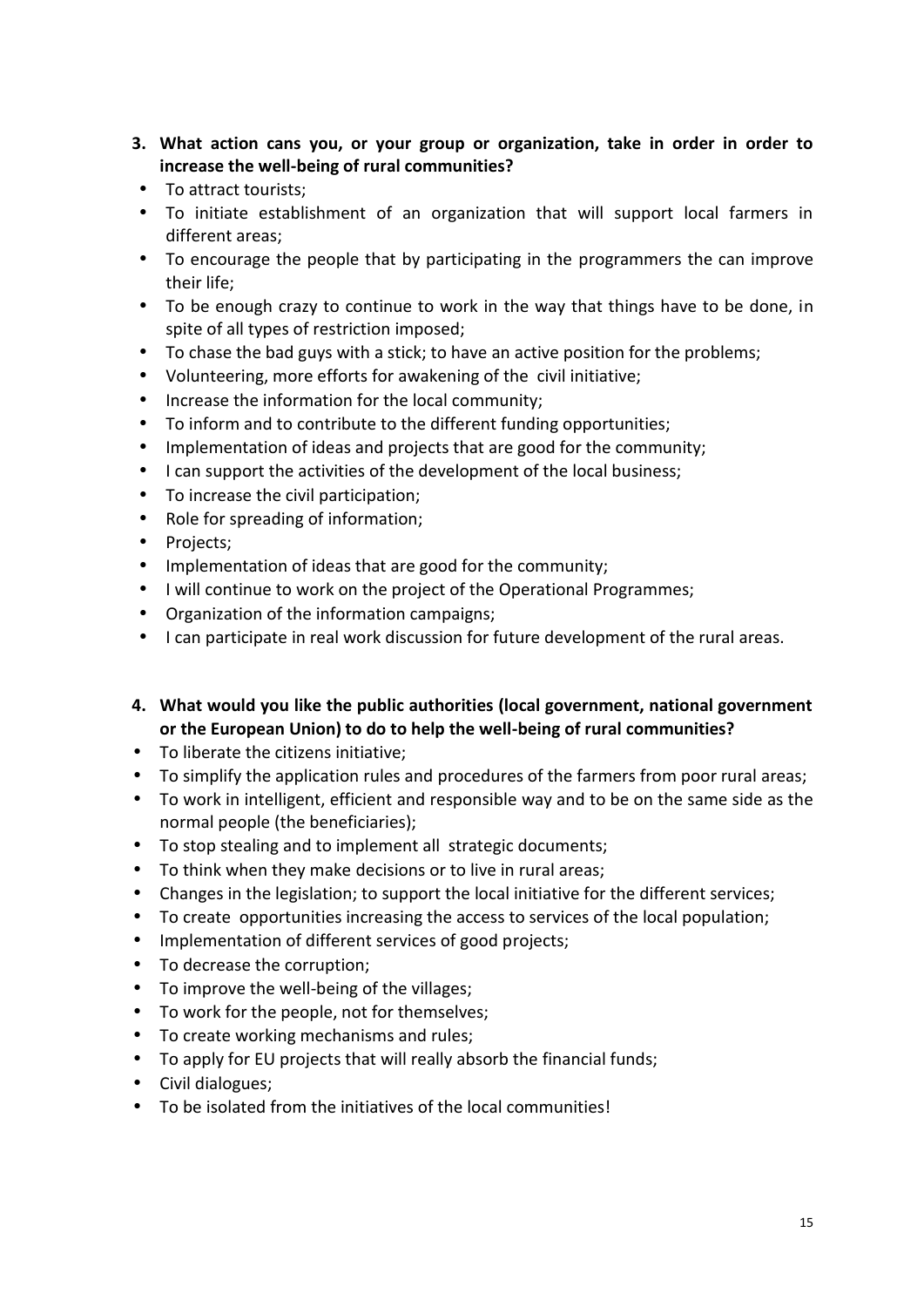### **Annex 2. All replies to the five main questions in the questionnaire (without editing)**

- **1. In your opinion, what changes need to be made in order to improve the life of local communities in rural areas?**
- To increase the capacity and knowledge of local authorities: municipal administration and municipal council. To invest wisely the taxpayers money and those of European programs and into useful activities. At present money are spent for unnecessary extras that are of no benefit to the population, but are suitable for corrupting schemes and misuse form of investment;
- Immediate democracy;
- Employment, access to basic services, social capacity;
- Capacity development is a key priority for each civil organization in Bulgaria. Bulgaria lacks sustainable development of the nongovernmental sector not only due financial short-fall, but also to a large extent due to lack of developed/maintained/developing capacity of the NGOs. This is especially valid for NGOs in small towns. It is a vicious practice to have a NGO to exist and work actively only when project financing is available. This makes civic activity paid/hired/professional activity;
- More projects for development of rural areas, for support to farmers, public institutions municipalities, community centers, schools, kindergartens, museums, churches /we have all those in our village/ chiefly knowledge and mentality, working and law abiding municipal, communal and government structures;
- Firstly social /creating better life condition/ and secondly: economic development financing projects for small business starting, without guest houses as experience shows there are quite a few of those, but badly managed or intentionally unmanaged.
- Pay serious attention to young people that desire to live in rural areas;
- To develop medium size processing plants for agricultural produce;
- More investments in small farms and easier access of small farmers to investment programs;
- To simplify the application technology for NGOs for financing and designing mechanisms for financing the projects;
- Remove corruption on all authority levels and put experts in local administrations. Set priority on rural tourism and farming. Lots can be written but it's senseless! Opening of new work places;
- More work places; implementing projects that would keep people in smaller towns;
- Reduce unemployment through stimulating the local business and keep young people on the territory;
- European funds and programs to be focused towards small producers and starting farmers;
- Projects ensuring employment;
- Access to cultural and educational services, discontinuing depopulation;
- To improve infrastructure, to attract investors, improving the access to tourist attractions and natural landmarks in the region;
- Applying activities through which new work places are opened, respectively reducing migration of young people;
- Alienation between people is the root of all misfortunes in Bulgaria today. I think communication between people will improve through conducting local activities and celebrations;
- To find mechanisms for retaining young people and opportunities for their development;
- Resources for rural development and their effective use by local communities for achieving tangible results, to have available simple and easy access for implementing good ideas, full accountability as to who implemented which project, where, with what resources and what was concretely achieved;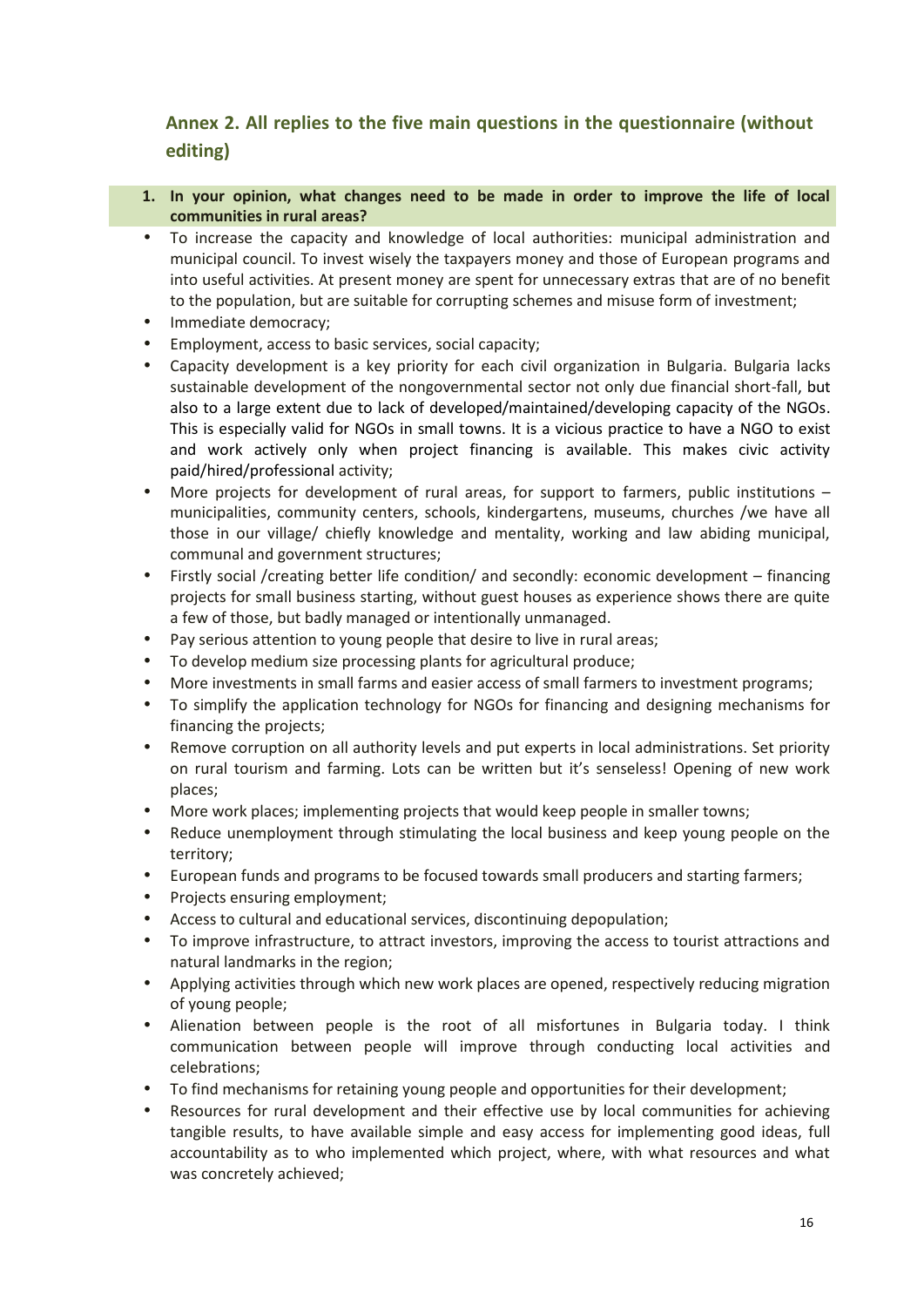- Creating strong local communities;
- To improve the infrastructure, to create work places and social institutions hospitals, schools, nurseries, kindergartens, etc;
- Social policy, policy on youth employment, informing the population;
- Work places;
- Investment in existing farms is to be increased. Creation of working farms;
- A decent life needs for farmers needs to be ensured; to have more security; to live and work within conditions that contribute to their self-confidence and significance to society;
- Equalizing subsidies with European farmers;
- More flexibility, mobility and respectively facilitating the access to the main infrastructure, public services, health care and education; this is linked to adapting legal regulations and organizing of these services;
- Tax concessions to farmers; increasing subsidies rate to those in the EU;
- Easier access to schemes, measures and support programs;
- Living conditions, roads;
- Working places, good roads;
- Building more playgrounds;
- Permitting and allowing the use of pastures by stock-breeders local and having animals;
- Presence of 24 hour doctor and dentist offices; more differentiated playgrounds, rest grounds; infrastructure;
- Municipal authorities;
- More information; greater motivation;
- Create work conditions employment;
- Creating favorable investment conditions for local foreign entrepreneurs that lead to creating work places;
- Creating conditions for enterprise development and employment, based on reasonable use of local resources; education based on local needs;
- Improve infrastructure and access to quality services by local communities;
- Lower unemployment level through attracting foreign investors, creating new work places; infrastructure improvement; setting up tourist destinations and increasing the number of available tourist facilities in the region in order to increase added value and attracting more tourists;
- Creating new work places; encourage stock-breeding, agricultural products processing, developing geographically protected products, infrastructure improvement, broadband internet;
- Infrastructure improvement; quality and various services; creating local social capital.
- Increase number of RDP beneficiaries;
- Creating work places; tourism encouragement; imposing local production to the market ;
- Creating present-day infrastructure;
- Improve quality of life, services, infrastructure, internet, playgrounds and sports facilities, working people;
- Decentralization and a second level of local self-governing. Thus decisions for rural areas will come closer;
- Most of all improve access to all kinds of services;
- Improving rural social life; developing technical and technological infrastructure; more initiatives including young people; utilizing EU project financing;
- Better education; access to medical and dental services in small towns and prophylactics;
- Production development and opening new work places. Improving transport links to small towns.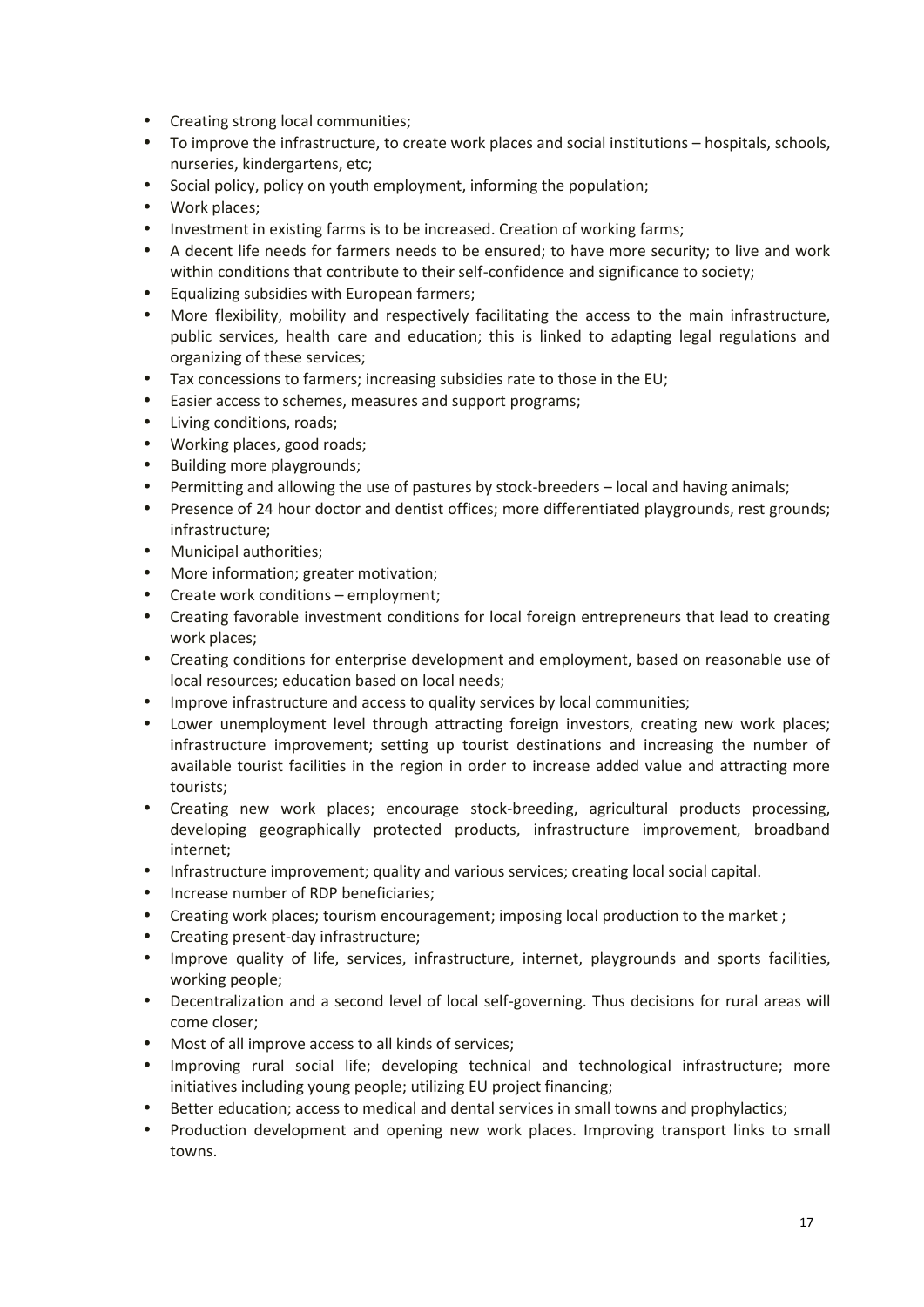#### **2. Who should initiate the achievement of these changes?**

- Society through selecting politicians with knowledge and morality this should happen through partnership and discussions with concerned local individuals;
- Citizens, NGOs, And last but not least, when people and the non-governmental sector initiate activities concerning such changes, they are not to be pushed by the police, prosecution state administration and in general the state repressive system;
- It is doubtful any party would do this, so it should be initiated by separate communities;
- Government, operation programs, civic sector, local authorities;
- The civic sector in partnership with local authorities, legislative authorities. Bulgaria lacks enough mechanisms to support NGOs and more precisely for creation and consolidation of networks and coalitions of NGOs. The program is the only suitable instrument at the moment for NGO capacity building as it offers to local authority's financial resource for implementation of projects. There are EU programs to meet the needs of NGOs, which remain inaccessible to the larger part of NGOs, especially in smaller towns and rural areas;
- Government, Parliament, municipalities;
- The state and local population;
- All concerned parties: 1. Municipalities, NGOs, young people living on the territory, schools, community centers, local business if any;
- Both people and the Parliament, to reduce bureaucracy to a minimum;
- Municipalities;
- MAF, MRDPW;
- Non-governmental organizations and respective ministries;
- Young creative people that want to live in Bulgaria but with European laws;
- Local authorities, business;
- Government, local community, local authorities;
- They are initiated enough by farmer's organizations, but unfortunately on higher levels, for example a ministry, parliament, they do not receive approval and further development;
- Local municipality, motivated local firms;
- Local authorities, state policy;
- Mayor, municipal council, local society;
- Local authorities in partnership with locals, NGOs and others;
- Municipality, communal centers, schools;
- The Government;
- ЕС and European Rural Parliament;
- The citizens;
- Municipal managers and local authorities, together with the business and MAF structures;
- Municipal council, mayor, NGOs;
- Municipality, mayor;
- The government through a policy for rural areas;
- Dual sided both from the side of farmers and the rural community as an initiative for better life and from the side of the government and/or the NGOs through observing rights and laws;
- European deputies;
- There should be a combined approach where the initiatives and actions to be offered freely on local level /specifications are known/ and at the same time on regional/national level to meet understanding and finding a way for achieving and realizing these activities;
- Livestock breeding associations;
- Ministry of Agriculture and Food;
- Local authorities and state institutions;
- State;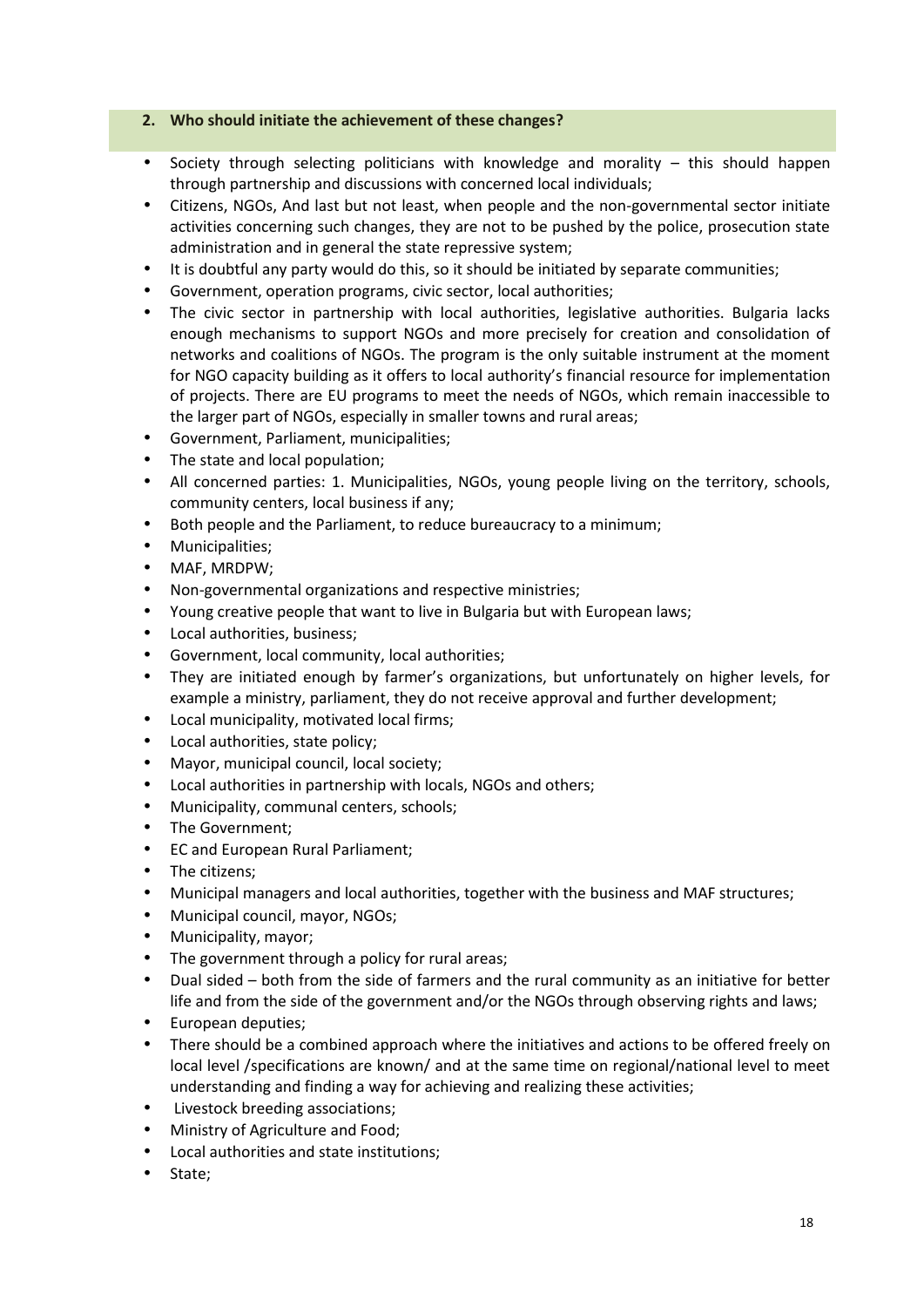- Governors in certain regions;
- Municipality;
- Local authorities;
- Central authorities, supported by the local authorities;
- All stakeholders;
- Local authorities and business;
- Local authorities:
- Local authorities;
- LAG, RDPs;
- The state and the municipalities have to create mechanism for making the change;
- The people;
- Local authorities;
- The changes, eligible for funding, have to be regulated by the application requirements, result indicators and the indicators for the changes;
- Civil society organization, NGOs, cultural centers (chitalishta), active citizens;
- The central authorities at one hand, and on the other the local ones;
- The state, the municipality, the local initiative:
- Farmers and entrepreneurs.
- **3. What actions can you or your organization undertake to increase wellbeing of local communities in rural areas?**
- As a result of implemented project an effectively functioning network will be established, uniting the efforts of over 100 local initiative groups functioning in rural areas. Work within the network will ensure certain and convenient way to communicate and share knowledge, experience and good practices; the ways to disseminate training techniques and methods will diversify, adequate distribution of physical resources materials, consumables, etc. will be ensured; all members will have access to current information.Thus the interaction and co ordination between LIGs for a more successful and timely solving of similar problems will improve. The created online platform will support the existing Network. Joint communication and knowledge exchange will increase LIG capacity as leading NGO within rural areas. The improved information exchange between LIGs will improve the awareness of service end-users – potential beneficiaries, decision makers, local business, young people and others;
- Project application;
- Assessment of local assets (natural, cultural, historical) and selection of suitable for valorization; analysis of interested parties in the process and identification of local leaders; trainings on sustainable development and elaboration and management of projects for rural areas development; territory analysis, etc;
- To help young people;
- To find investors;
- To help newly starting colleagues;
- We stimulate creative thinking of all concerned parties and support the project proposal financing process;
- Creation of work places and development perspective;
- Дto stress on these issues when preparing the strategy for local development during the new program period;
- To stimulate through LDS through criteria;
- Preparing and implementing EU funded projects for example building irrigation works on district territory;
- Experience sharing, quality consulting according to the needs and resources of the beneficiary, informative meetings to present the new program period. Developing cultural and ecological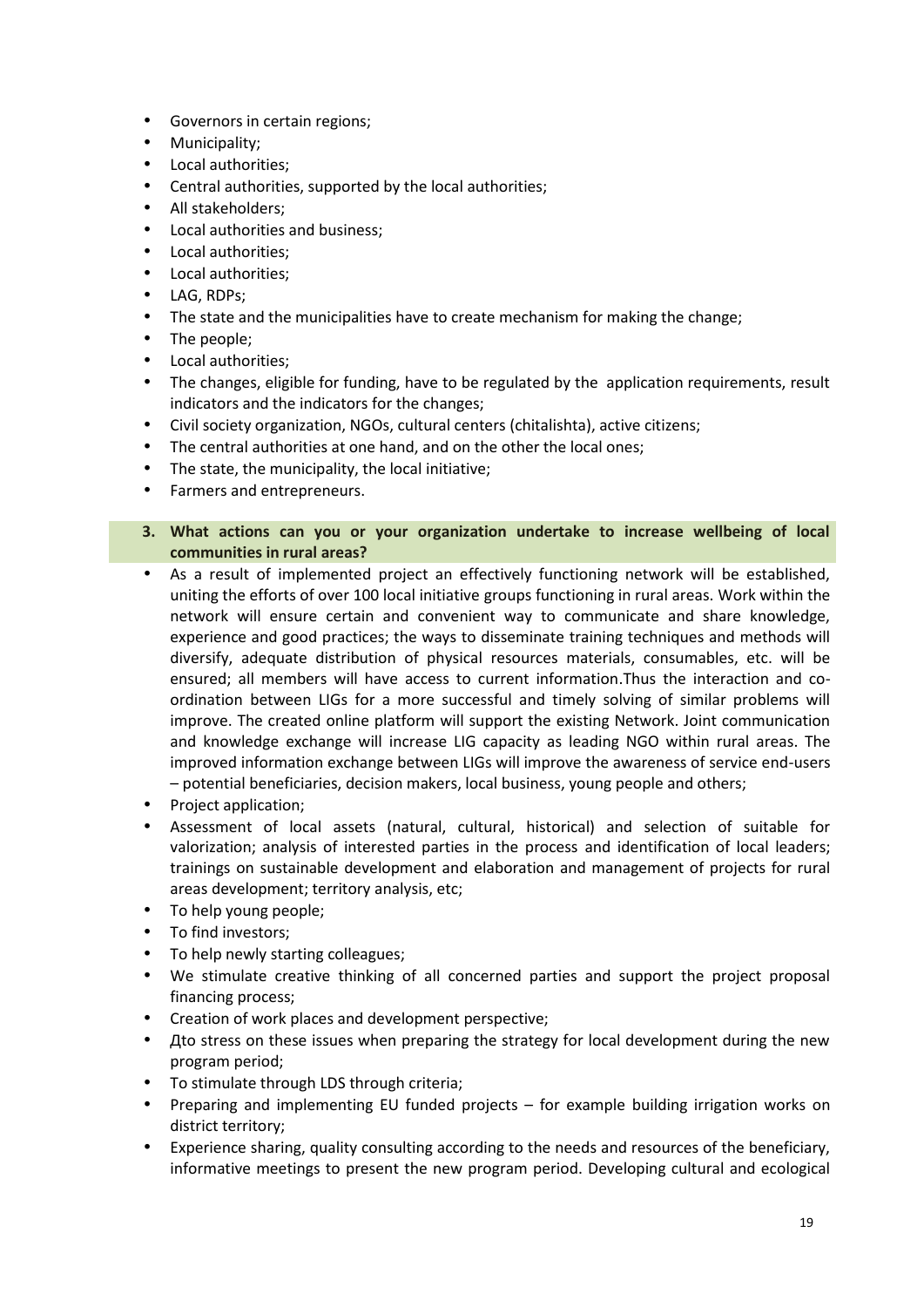initiatives;

- Applying with a new strategy for 2014-2020 local development;
- Organizing trainings and other information activities for expounding the possibilities for project development;
- The cultivated by me crops are of key significance for people's subsistence. I aim to reduce prime cost of the production, sell it on the local market with marginal profit; I commit part of the product to owners of the land I rented through which I in practice help them to improve, even by a bit, their family budget. I would like to be able to purchase contemporary machinery, to produce more, so I may offer land owners higher rent, to hire more workers;
- To ensure access to various cultural, educational and social programs;
- Establishing partnerships, generating and developing ideas and their implementation;
- Working with the people in place;
- To increase production and open new work places in case the national policy in the "fruits and vegetables" sector changes and the market is regulated and export is supported;
- Useful to society labor! Donations;
- Consulting farmers on effective management and development;
- I am open to transfer information and knowledge that I've acquired through my education. To consult and share information;
- To motivate young people to work in agriculture;
- Developing and active work with the local population on education and committing information / consultancy on business activities management (planning, financing etc.);
- Explanatory campaigns, technical support for filling in application documents;
- Promoting the idea for repopulating rural areas and projects supporting the idea;
- Charity support for interior or exterior restoration of kindergartens and schools;
- At the moment we exercise pilot payments for voluntary ecosystem services;
- Granting control opportunities over performed activities and ensuring full transparency; awakening civil initiative;
- Information, direct practical and theoretical help projects or project ideas and initiatives;
- Encourage people that through enterprise they can alone improve their lives;
- Creating LIGs or similar organizations to support local entrepreneurs to implement ideas;
- Developing and applying some pilot models for sustainable use/development; removing unfavorable / dangerous factors (pesticide fields) from rural areas;
- Increasing the awareness of the local community;
- Ideas to be achieved with European funds;
- Training students in rural areas; explanatory activity in relation to the possibilities for training and developing changes in the rural development field; joint projects with ecological organizations, LIG and other organizations;
- Completing good ideas; various projects; development and upgrading the local festival
- Actions related to better awareness of the people in the region;
- Informing the population as well as supporting the local business and farmers when accomplishing their contacts;
- To help in acquiring European funds;
- To initiate local groups, to inform, consult, train. To assist in preparing and managing projects;
- Granting services to micro, small and medium enterprises in rural areas;
- Informing the citizens about possibilities for European or other financing;
- As young people we may be more proactive in different campaigns, to supply ideas and participate in their implementation;
- Information campaigns, legal services;
- Restore and maintain mass transportation means;
- Making the population aware of pressing issues; organizing volunteer groups.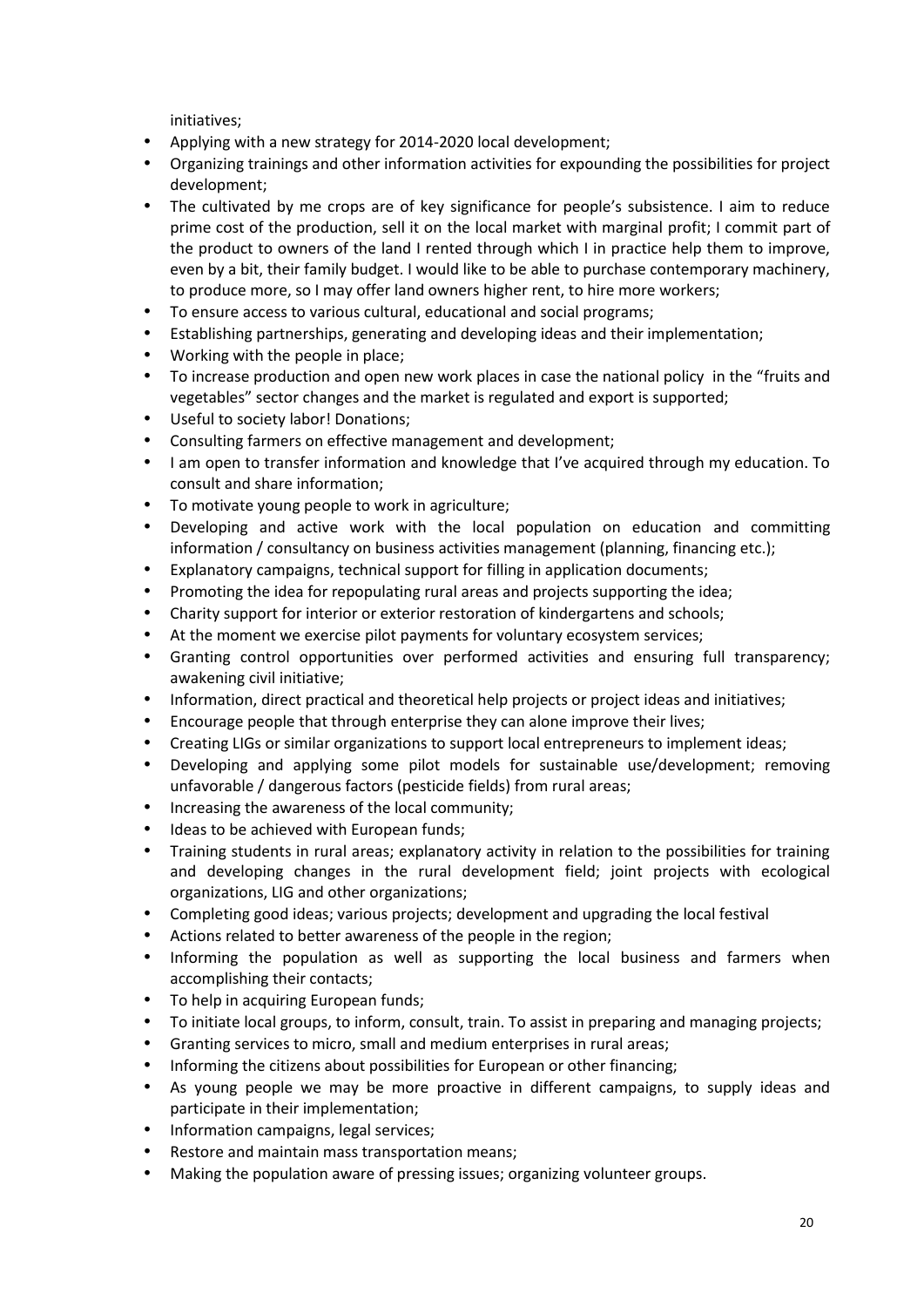#### **4. What would you like public authorities (local, Government or EU) to do for increasing the wellbeing of local communities in rural areas?**

- To work for preservation of the communities and not create rules for centralization and unifying them all. To work more for the wellbeing of all sides and not generalize and develop unified programs and action plans. To take care of training the administration on all levels to act in a professional way;
- Not to hinder initiatives of non-governmental organizations but to support and encourage them when they wish to realize their own initiatives or such with their partnership. Unfortunately in Bulgarian municipalities the local authorities level is becoming lower and lower. It is becoming more difficult to work with them;
- To stop stealing;
- Clear and working regulation foundation and concentrating resources to rural areas.
- To really support the NGO sector and the active individuals in rural areas;
- To support more projects for rural area development under measures 321,322 and others;
- To perform the duties for which they are employed, to strictly observe the laws and to be more active and open to the people;
- These are done by implementation of RDP and the "Leader" approach, but should be more flexible. MAF should give more opportunities for applying the "bottom-up" approach and not to create administrative difficulties and obstacles. Local communities and their unions to be more transparent, to work in the name of local development and not to serve personal and business interests and the private interests of influential businessmen in the municipality. The picture shows that until now "Leader" is not applied in its "real nature" in Bulgaria for 2007- 2013 and the prognosis is for worsening and intensifying the triteness and "dividing the cake" between certain players for the new program period. Recommendation: to have LAGs we should make quality LDS, municipal plans and other documents on a higher level and respectively to observe them. LAGs require realization of small and innovative projects which lead to rapid and obvious results for the local communities. Infrastructure is important but the situation, capacity, etc., should be carefully assessed and projects prioritized;
- All subsidies to be committed to those that really deserve it;
- To create work places;
- To seek greater decentralization and leave communities to develop from the bottom up;
- To eliminate corruption and observe the laws in the country;
- Legislation change towards simplifying and simpler application;
- Informing and consulting concerned parties support for project administration, i.e. faster procedures without administrative obstacles;
- Improving infrastructure and quality of services;
- Drawing investors, improving road infrastructure, exposing local cultural inheritance, creating resting places and insuring access to natural landmarks;
- To co-operate for reducing administrative burden;
- Applying for projects and through their implementation and reporting;
- Local authorities to exert more efforts for preserving agricultural production. Low erudition and lack of competence of the empowered locally is the root of the "ethnical" conflict. Local authorities are not interested of the minorities and their problems. No work places are created. Government – without water there's no agriculture. The government should re examine the functioning of the irrigation systems – the phrase "organized crime group" covers the content of this organization for the farmers locally. EU – programs for social employment support unwillingness to work. In small towns everyone is unemployed but do not desire to be employed under a labor contract, social employment under programs of the Ministry of Labor and Social Policy create artificial employment but in no way labor habits to the permanently unemployed. On the contrary, they hinder employing lasting workers;
- Investment, work places, preferences for the business;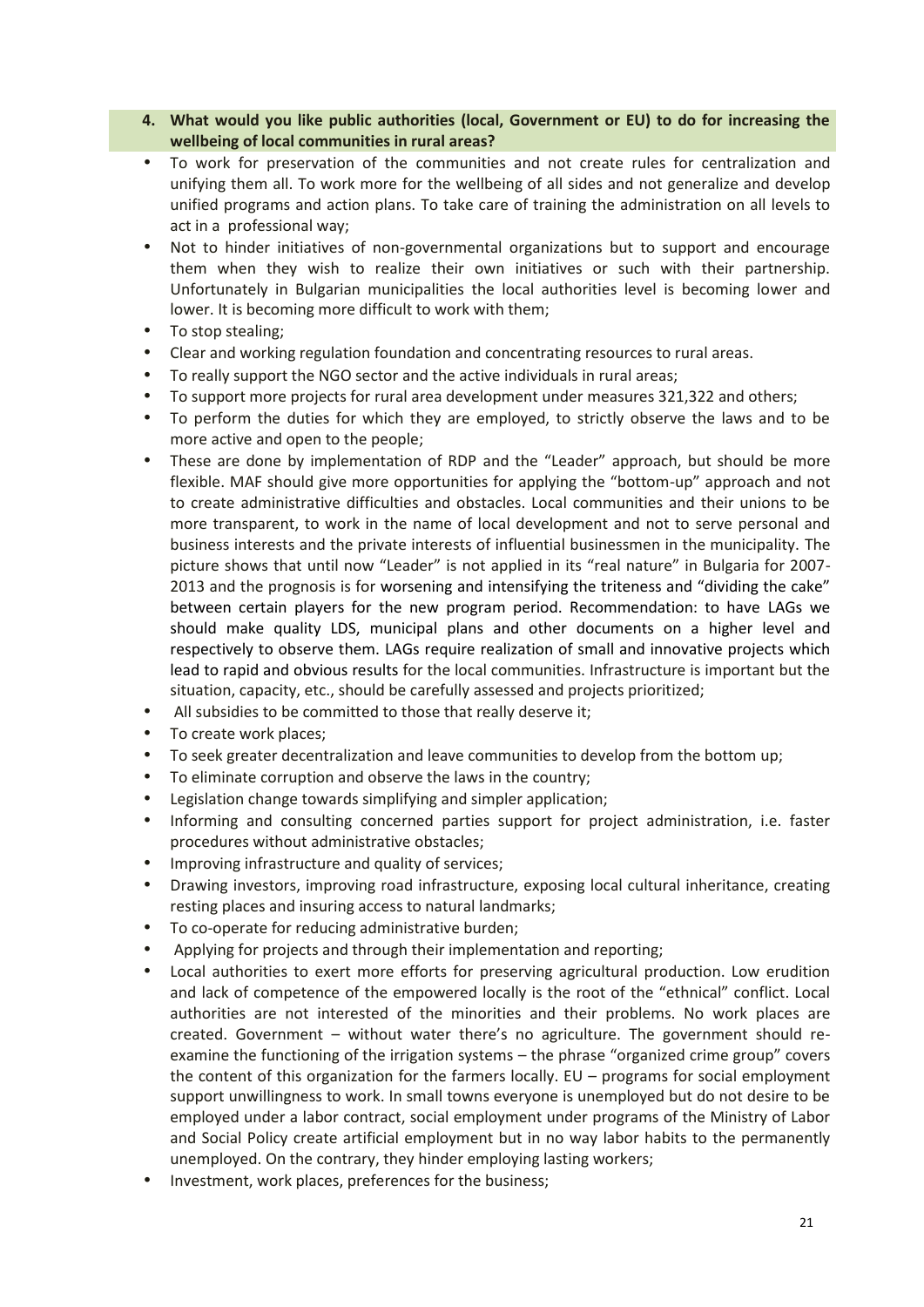- Simple and clear rules, application forms and simple and clear procedures, access to financing for the "small" ones with good ideas and teams;
- Respecting the supremacy of the law;
- To support working projects that create work places, to stop corruption and draining funds for thoughtless and financially inflated projects, like two playgrounds in a village with 10 children when there is no working water supply system or roads;
- Transparency of plans, referendums, loyalty towards the population, foresight;
- Income increase;
- To maintain security and legality in rural areas. To maintain the infrastructure and social activities in these regions. To have access to training /organizations to come to the farmers. /;
- Synchronizing legislation (accounting, taxing, safety) in the various fields so implementation of specific policies does not hinder/prevent the implementation of specific policies for encouragement of business activities, respectively wellbeing;
- Equalizing subsidies to those of the other European member states;
- Chiefly to support anyone wishing to settle in the region;
- Legislation change;
- Real absorption of EU funds; at least 1 month "living in the village" for encountering the reality;
- To seek the opinion of the people when effecting activities and projects;
- To reduce corruption;
- To create preferential terms for candidates whose projects lead to creating work places or improving living conditions;
- To create conditions that assist people to manage by themselves; less politics more reciprocity;
- Adequate actions for implementing strategic documents;
- Attracting foreign investors;
- Reducing bureaucracy when preparing and managing projects; assisting local communities with training and qualification enhancement; improving infrastructure;
- Hearing the ideas; projects;
- To support launching of new work places:
- Improving the infrastructure of a given municipality, encourage tourism;
- To begin working for people and not the local communities;
- To create working mechanisms and rules:
- More local instruments;
- More effective control over spending of public funds;
- Help with the needed documentation; transparency when allocating funds and control over spending reporting;
- To participate more actively and to assist with project financing;
- To allocate more funds for preserving local customs;
- Establishing inter-village mass transportation lines; tax preferences for those living in small towns.
- **5. Share a good example for something done in your region that improved the life of the local community?**
- The opportunity of local people to travel to another countries and exchange experience to study and compare and to transfer experience and knowledge;
- We created a business center with an incubator through which we supported the establishment of 20 small businesses. As an overall the business in the community was supported with microcredits, consultancy, information and other services. Unfortunately after expiration of the contract under which the business center with incubator was set up, the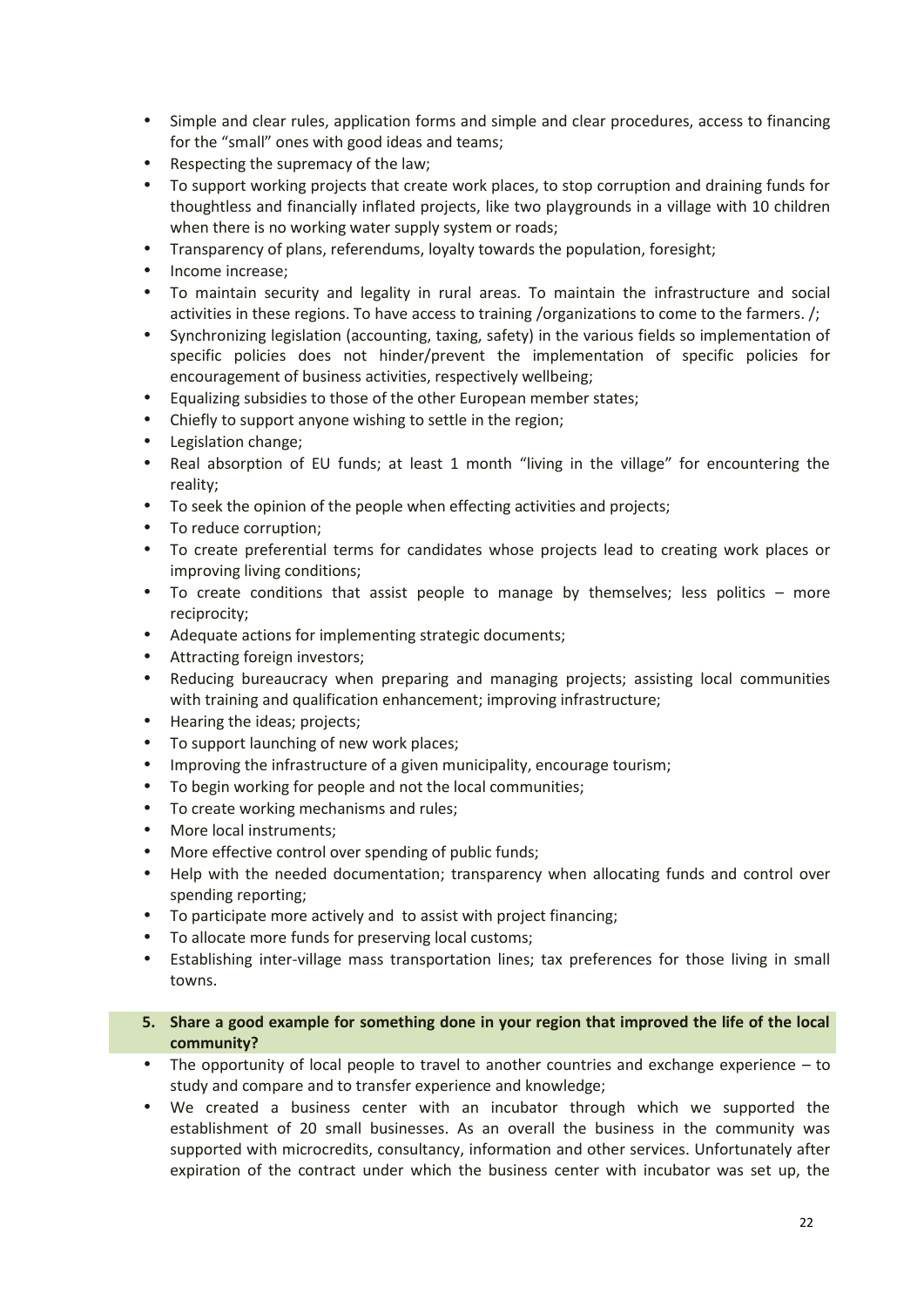Municipality took our building and at present we are renting as a business center, but without an incubator and ceased the service. We created a House of Crafts where goods from craftsmen from Bulgaria are traded. Again unfortunately after the highway passed by, our site became desolated and is very difficult to work. We created an architecture park in Dyadovo village where we created a museum near to the village hillock displaying a reconstruction of a prehistoric home as well as a furnace for sweltering ceramics and a pottery wheel. We turned them over for use by the municipality, but the activity that we had as goal within the project – development of rural and cultural tourism is not supported by the authorities. We created a communal center for entrepreneurs with minority descent, where over 10 years we've provided service to the population. It is no longer functioning because the building, which is also municipally owned, is in poor shape and the municipality is not interested to repair it. We developed a project under the Leader approach for creating a LIG, but it was stopped by the mayor, the governor and the MAF minister. The Governor's order supporting the project suspension was revoked by the court. We have as well succeeded in convicting the MAF minister, but whilst the lawsuit was ongoing we missed the deadlines to sign the contracts. I can present all documents on the case so it becomes clear how authorities hinder the civil society and the NGO sector when decisions are made by community and not only by them. I apologize for giving such examples but this is the truth in our community. Successful practices are requested everywhere but examples for unsuccessful ones and the reasons for that to be shown. Also sustainability of already made investments and the usefulness to people is to be followed! The municipality is depopulating very fast due to lack of investments by the business, total nonexistence of work places, poor healthcare despite the constructed thoughtless infrastructure which is becoming deserted;

- Where I live there's simply no such example;
- Implementing 57 projects worth 3 000 000 BGN in public, private and civil sectors, over 20 farmers supported for upgrading their farms, etc.;
- Structuring of public-private partnerships in rural areas;
- Beautiful community center after repairs by an European project, beautiful school following a project where 1700 students study, partial repairs of a kindergarten;
- Almost nothing is done in Rumyancevo village except partial sewerage which at the moment is not correctly filled and there are huge pits on the streets;
- For more than four years Borovo municipality is trying to raise 10000 BGN for making a replica of the Thracian silver treasure from the IVth century BC discovered on the land of Borovo town. In 2011 a project "Exposing the local ethnographic, historical and natural heritage, was developed under measure 313 of the PDRA 2007-2013. One of the project activities included the making of the long-dreamed replica of the treasure. Also projects for renovating the appearance of the towns and constructing attraction centers;
- None;
- Creation of a vineyards and introduction of a massive land renter;
- Thanks to the efforts of our team an organization of the dairy producers in Rakovski municipality was established which is sustainable structure at the current jolts within the dairy sector;
- Preparing projects and their implementation for purchasing light and sound equipment for the community center, medical equipment, multifunctional garden area, etc.;
- We have two projects under 321 with beneficiary the community center and NGO with budget up to 20000 for purchasing a trailer for a service caravan …., storage and a coffee shop to the tennis courts. Over 2000 people are using the outputs of the two projects – kids practicing sports and visitors for the holidays in Vidima neighborhood at the town of Apriltzi.;
- Processing plants for agricultural production;
- Constructing playgrounds; purchased gear/machines and other equipment, which improve the work and diversifies the company's activity  $-$  a machine for window frames; equipment for a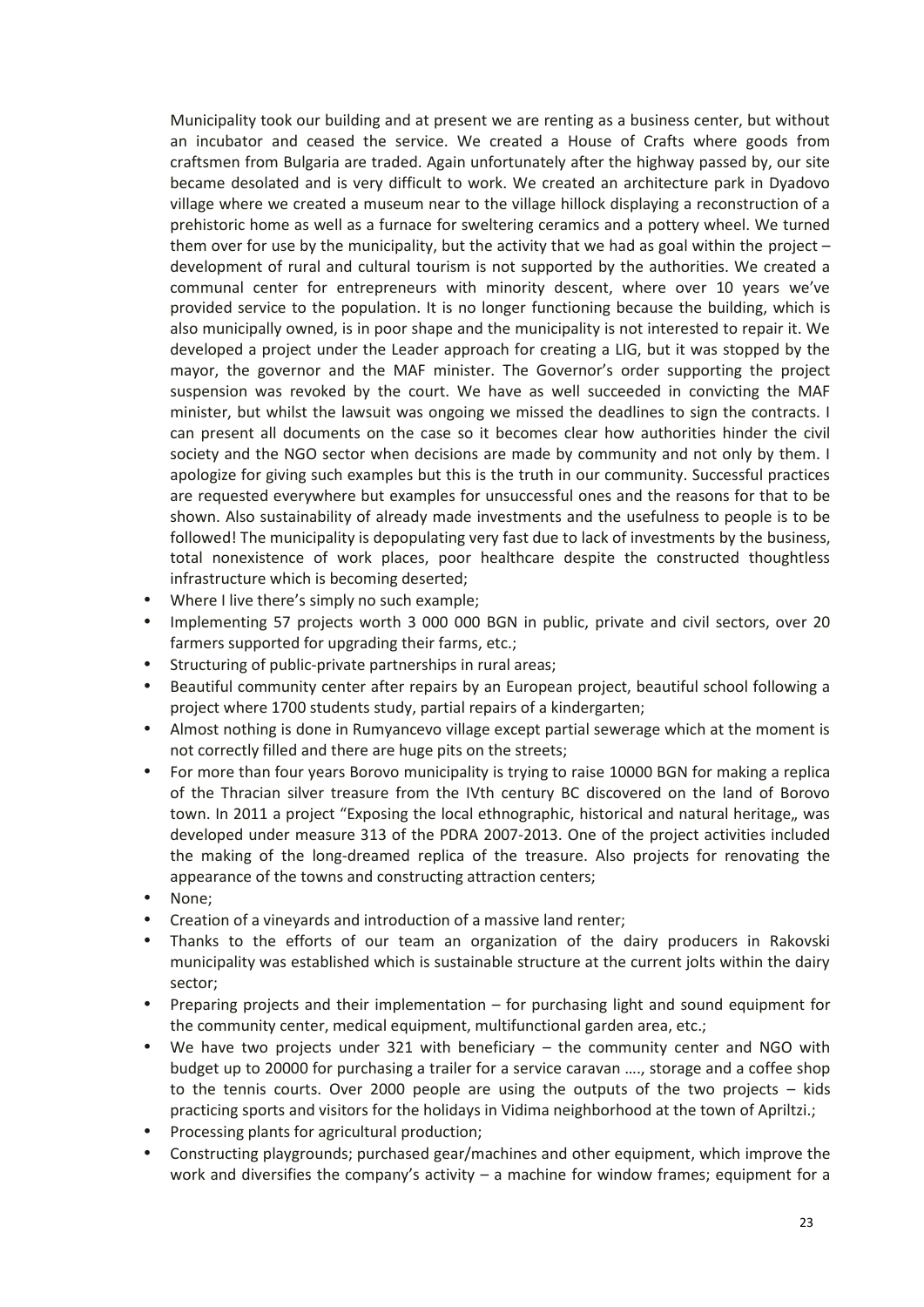jewelry shop; creating a durable plants – cherries, morello, lavender;

- Social services rendered;
- Constructing a sports hall and a stadium under measure 321 of the RDP;
- Improving the condition of existing tourist infrastructure and building new one;
- It is difficult for me to point an example in Rakitovo municipality! Unfortunately, but I intend to stay and live here and maybe something good would happen...;
- We have trained 5 NGOs to render services to kids and families;
- Effective and practical trainings for true capacity building;
- Creating a food bank;
- There is no positive example for the region, there are in other regions though;
- Cannot recall! So, none!
- Constructing playgrounds and parks;
- Works on the infrastructure and sewerage of the city;
- European subsidies:
- Development and implementation of municipal project for construction and renovation of the water supply system, which now leads to discontinuing water supply each summer for a few days thus voiding introduction of water supply schedule;
- The schemes for unified area payment documents acceptance is done on the Godech municipality territory, which greatly facilitates farmers;
- Building sports playgrounds;
- Applying voluntary payment schemes for ecosystem services, creation of a local brand (began, but left unfinished by Natural park Bulgarka;
- Renovation of the community center building in a small village where about 20 children aged 5 to 15 gather to rehears for upcoming folklore festivals in the country – like Koprivshtitsa;
- Planting and maintaining municipal grounds;
- Improving and creating conditions for tourism development;
- Convincing people, encouragement and training how to participate in the EU funds absorption;
- Barely any;
- Do not recall:
- All implemented projects with European significance;
- The new development plan, which will become a fact by the end of the year, will improve life quality when entered in force;
- Developing a joint project with Stara Zagora municipality, financed by Innovative Norway through which ecological assessment of the air, water, soil and food in the Stara Zagora region was given. The results were made public, thus the local community received an answer to a number of issues related to the ecological situation;
- A guest house in the "Belite brezi" locality that is fully occupied by tourists throughout the year;
- Restoration of the Lazarovo village church;
- Training of unemployed young people in rural areas;
- Improved infrastructure stimulates tourism and the innovation process in rural areas
- Improving infrastructure of populated places;
- Ennoblement of spaces between buildings and constructing bicycle alleys; construction and enlargement of kindergartens and nurseries; opening of cultural monuments;
- In Byaga village, municipality of Bratsigovo, the sports hall was restored and at present competitions are taking place there and also a place is available where young people can actively practice sports.